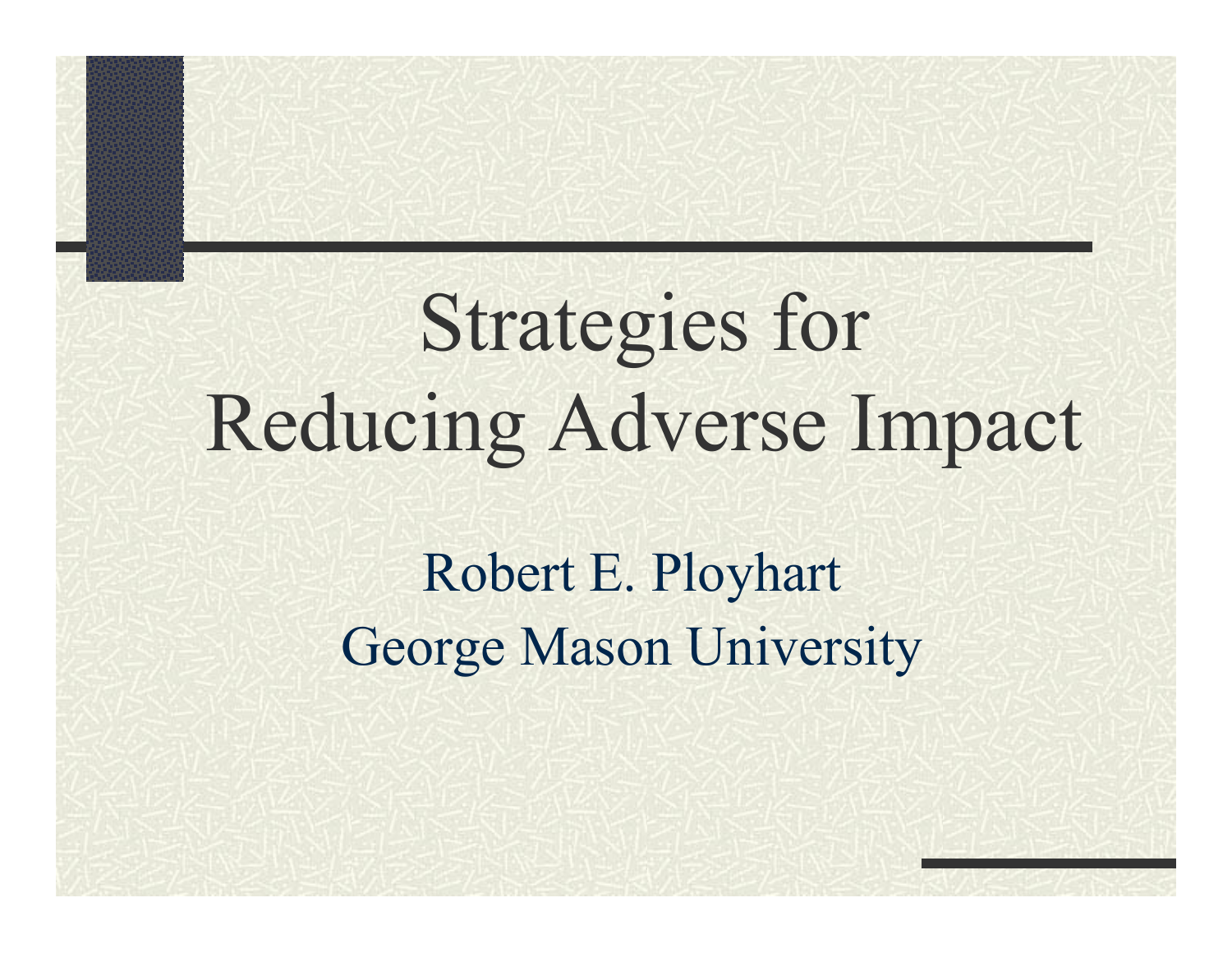### **Overview**

Diversity, Validity, and Adverse Impact  $\blacktriangleright$  **Strategies for Reducing Adverse Impact # Conclusions**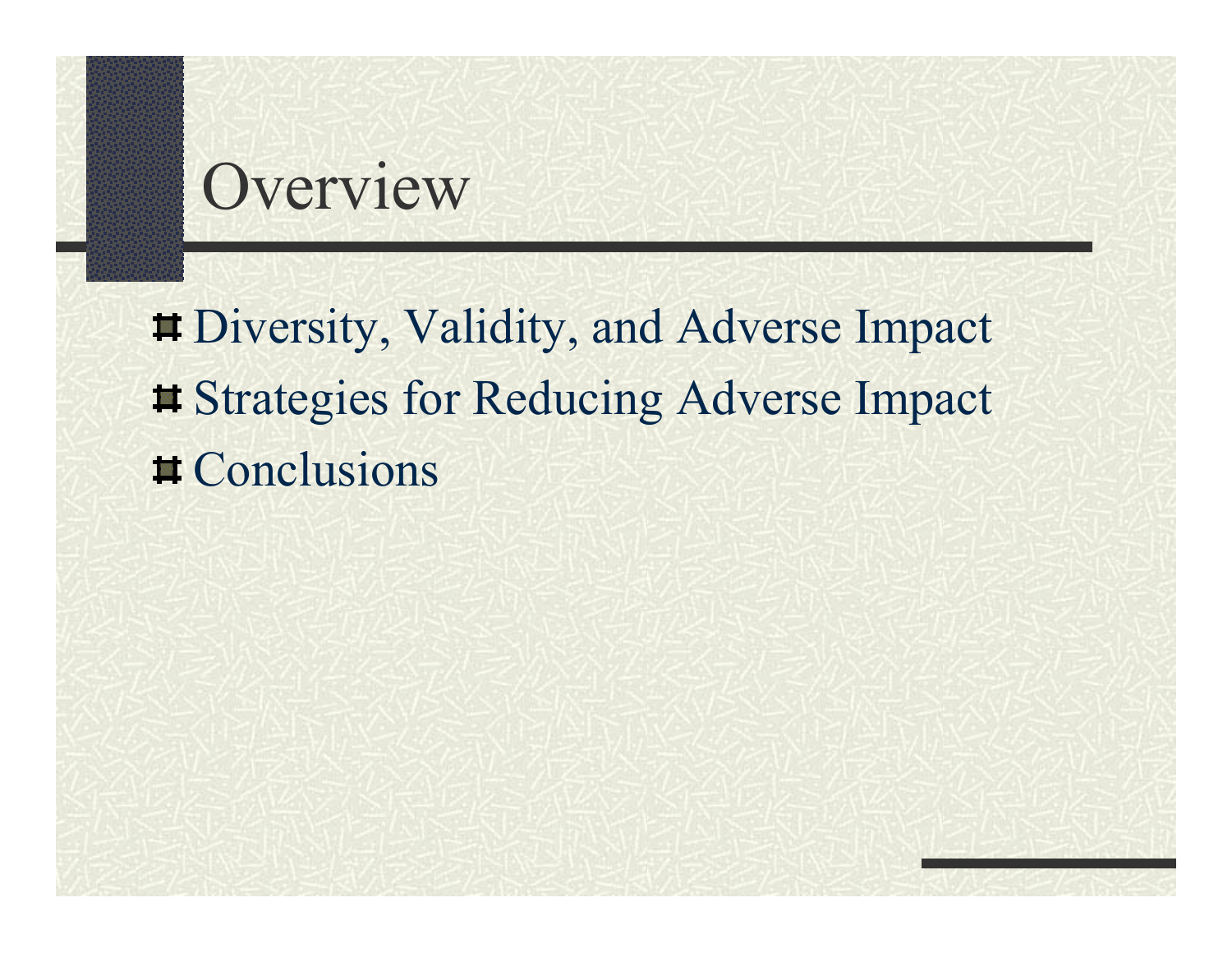## Tradeoff Between Optimal Selection and Diversity

**EXECOGNITY COGNITY COGNITY** is among best predictors for nearly all jobs

**produces a larger racial subgroup difference** than nearly any other test

■ using the "most valid" test will result in lower diversity (and quite often adverse impact)

**field field field is equivally will "decrease"** test utility

**This is a tradeoff that must be balanced!**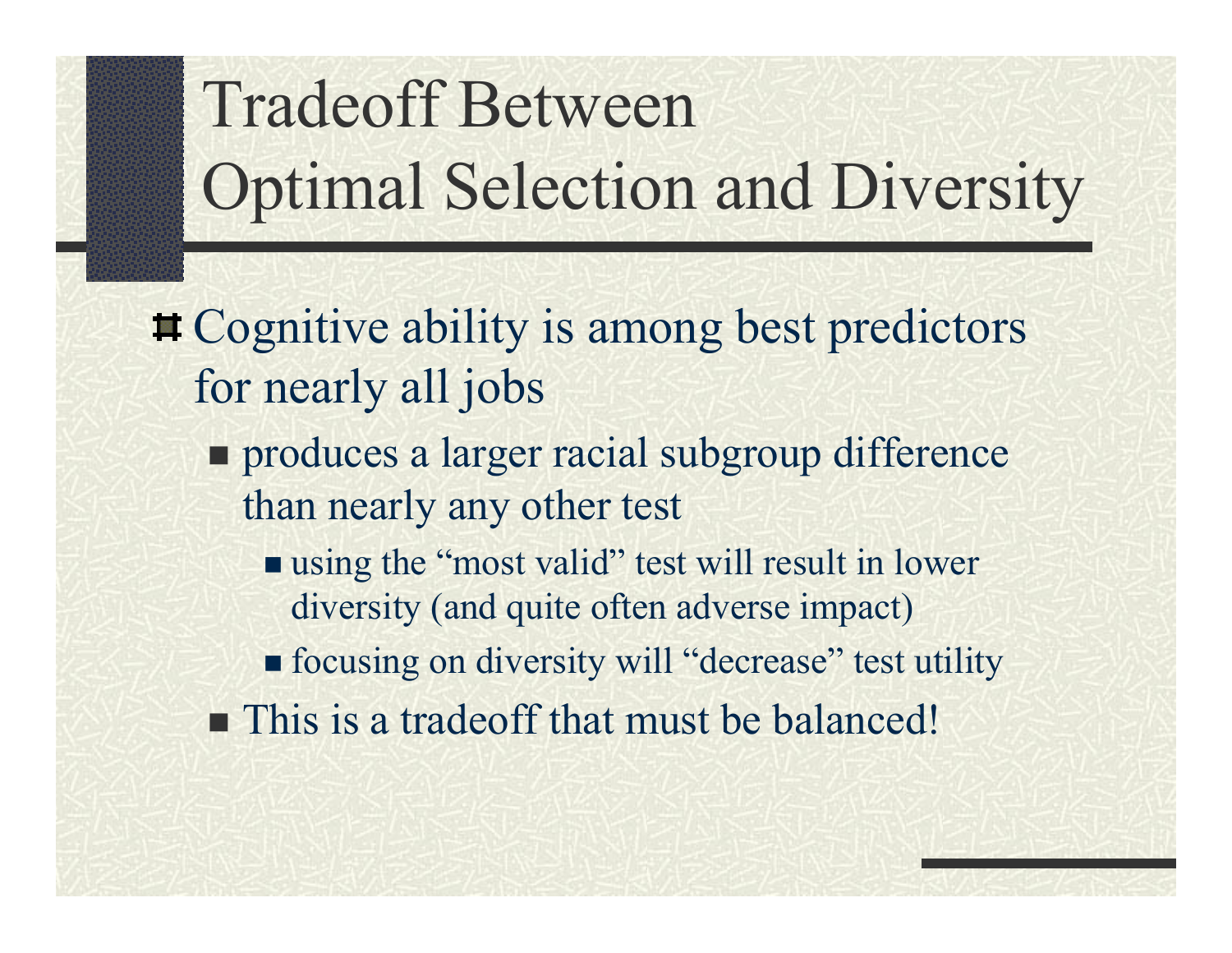### Adverse Impact and the Four-Fifths Rule

Adverse impact exists if the selection ratio for discriminated-against group is less than 4/5ths (or 80%) of the selection ratio for the group with the highest ratio

Group 1 (majority):  $100/200 = 50\%$  selection ratio Group 2 (minority):  $30/100 = 30\%$  selection ratio

> $50\% \times .80 = 40\%$ a selection ratio <40% suggests adverse impact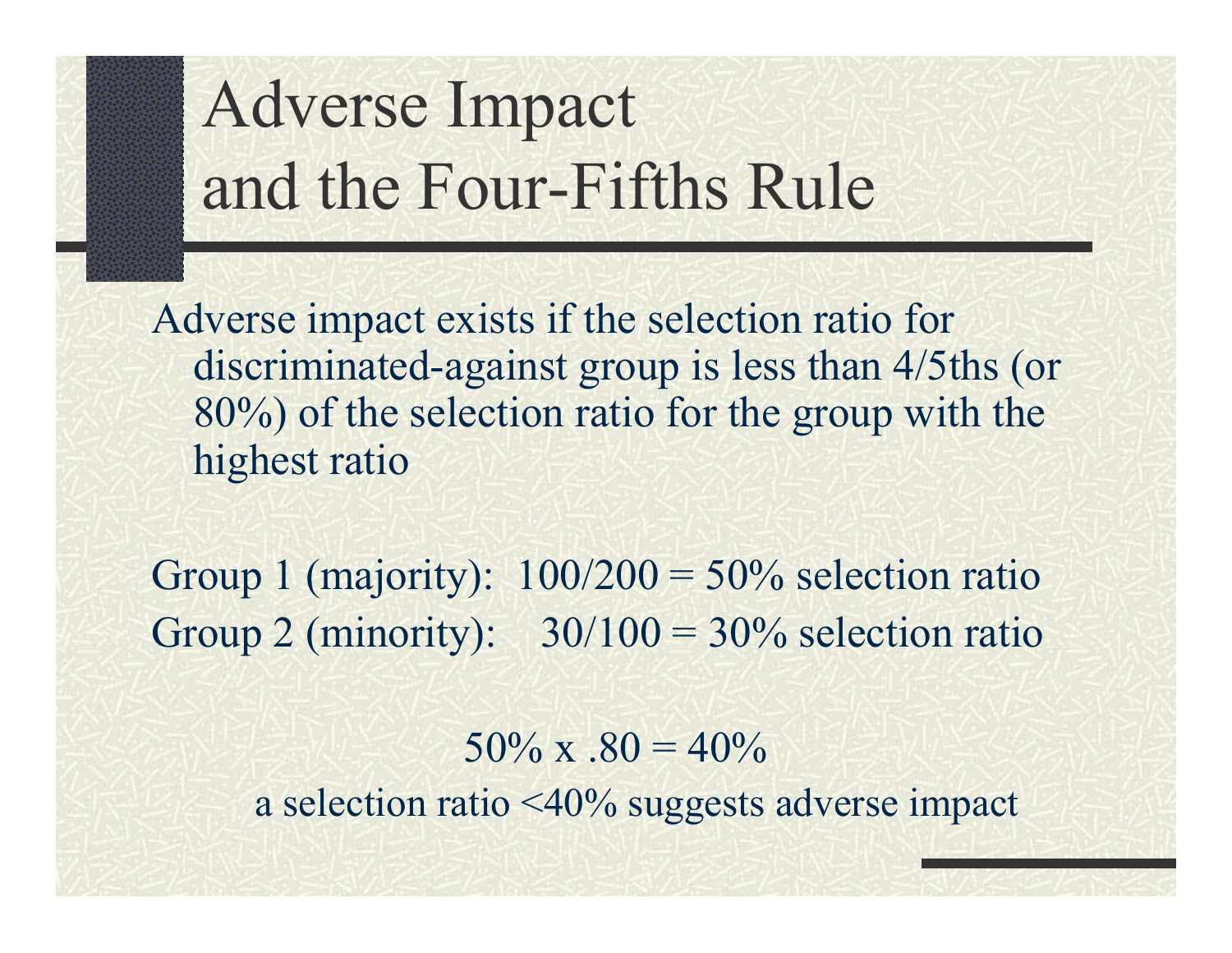### Causes of Adverse Impact

**# Complex Interaction of: Permitted Predictor validities and intercorrelations** selection ratio **number of minority and majority applicants** nature of job performance ■ subgroup differences on each predictor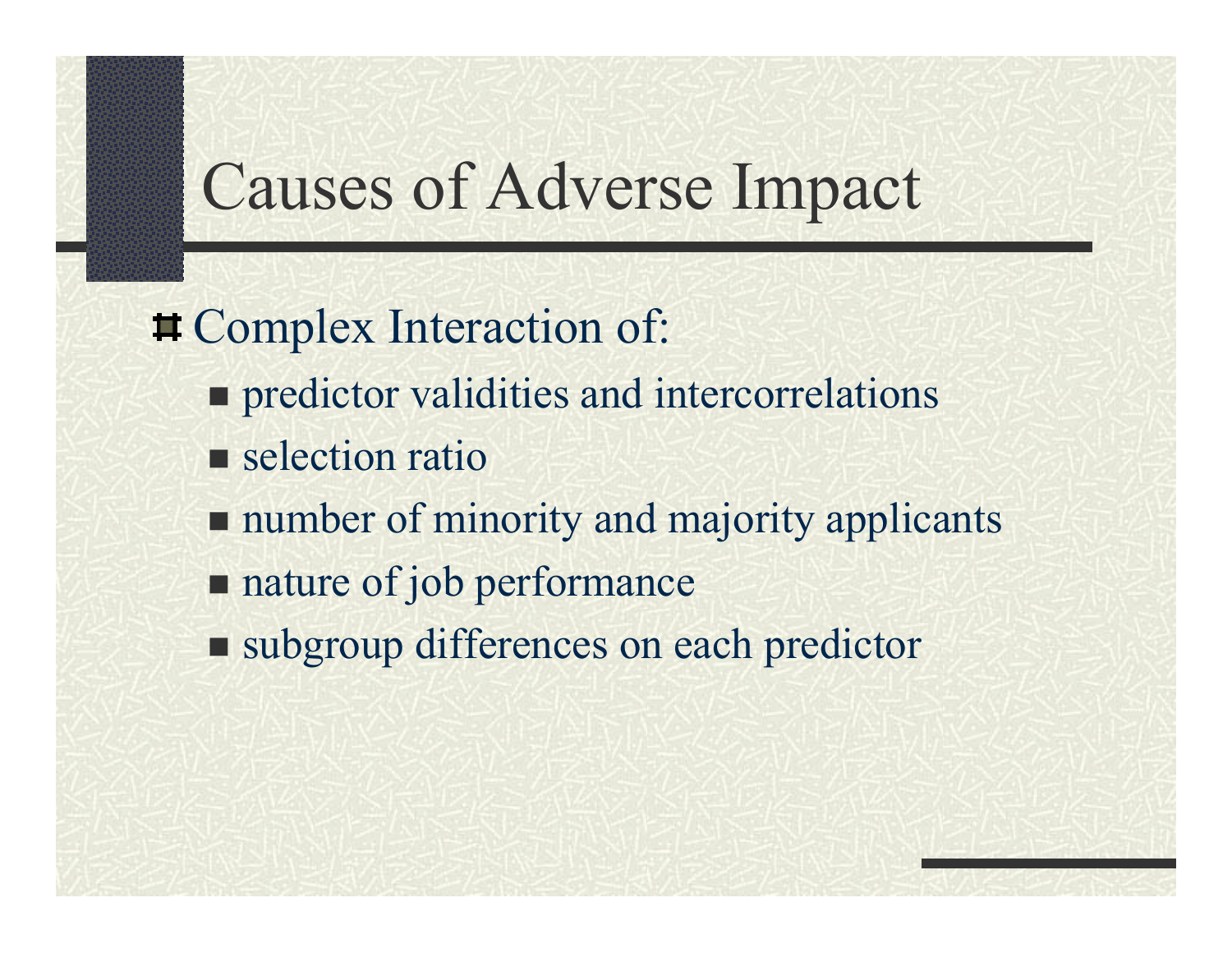### Subgroup Differences

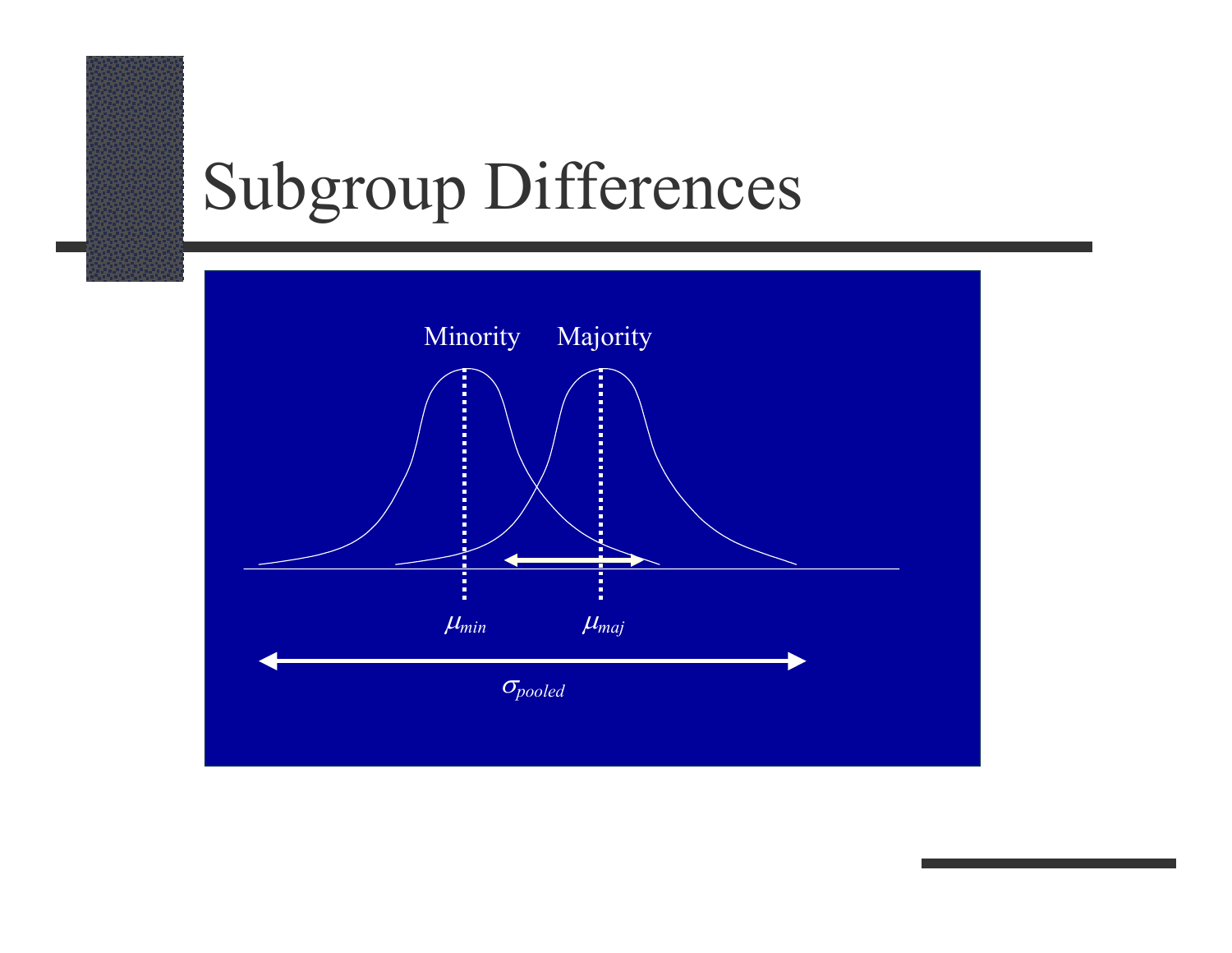## *d* = Standardized Subgroup Difference

converts mean difference to SD units:  $d = (\mu_{majority} - \mu_{minority}) / \sigma_{pooled}$ 

Example: White mean =80, Black Mean =60, pooled  $SD = 15$ *d* = (80 - 60) / 15 = 1.33 So Whites score 1.33 SD's higher than Blacks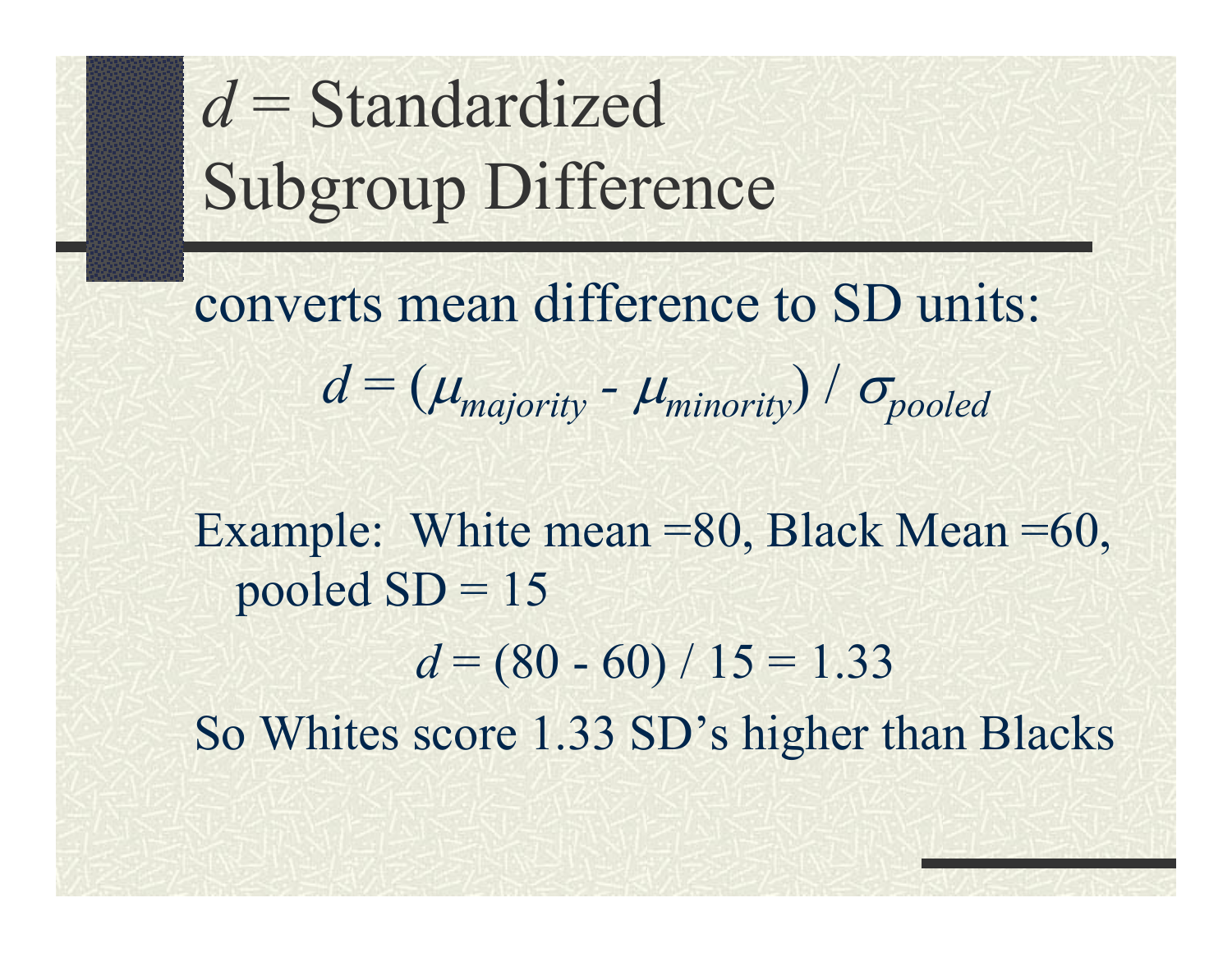### *d* for Overall Cognitive Ability

- **# Race:** White-Black: 1.00 ■ White-Hispanic: .50 to .66  $\blacksquare$  Asian-White:  $\blacksquare$
- Male-Female: .00
- Younger-Older: .40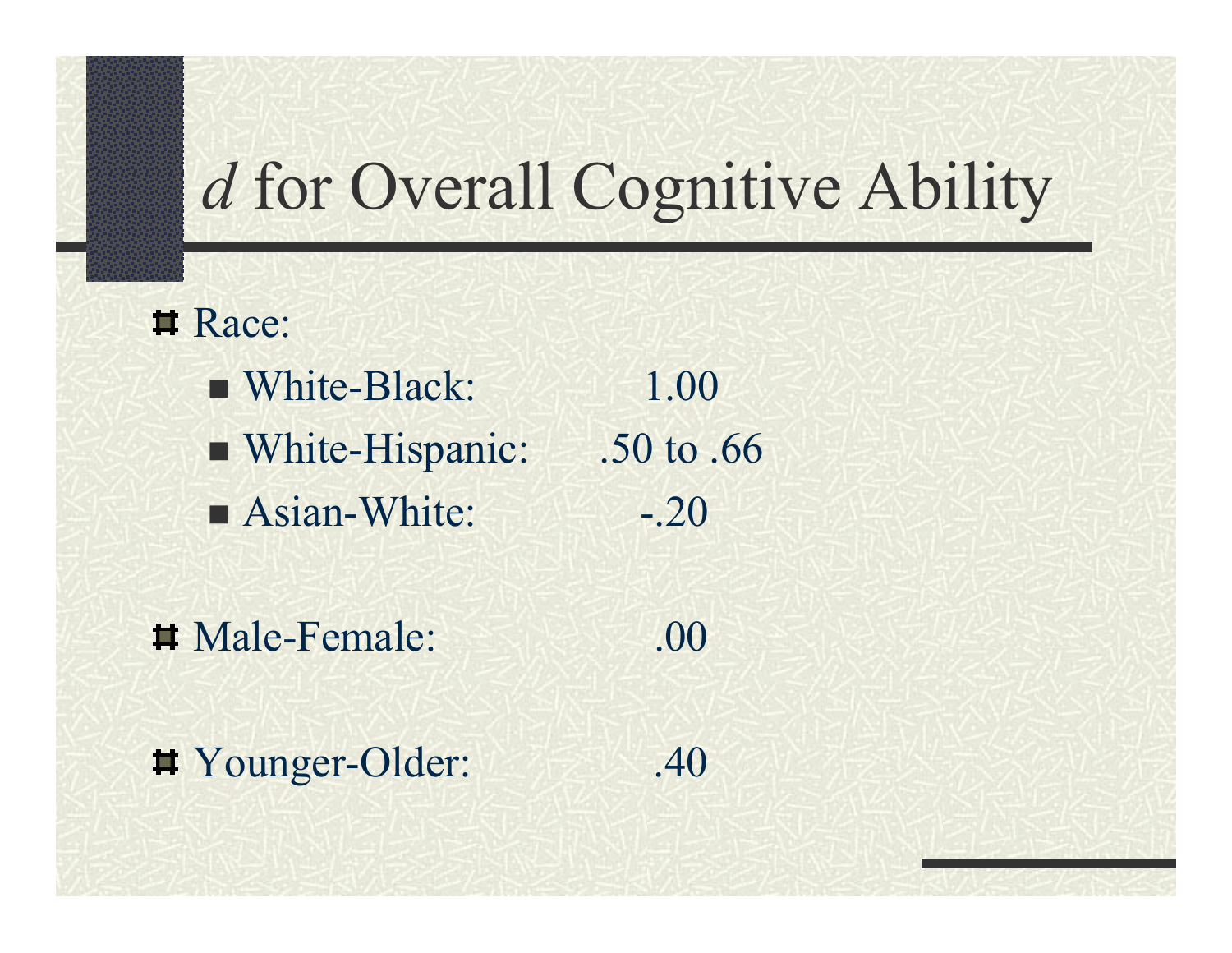### *d* for Personality-Race

| <b>¤ Race:</b>                   | $W-B$  | W-H    | V-A |
|----------------------------------|--------|--------|-----|
| <b>Extraversion</b>              | .10    | $-.01$ | .15 |
| $\blacksquare$ Conscientiousness | .06    | .04    | .08 |
| Adjustment                       | $-.04$ | $-.01$ | .08 |
| Agreeableness                    | .02    | .06    | .01 |
| Openness                         | .21    | .10    | .18 |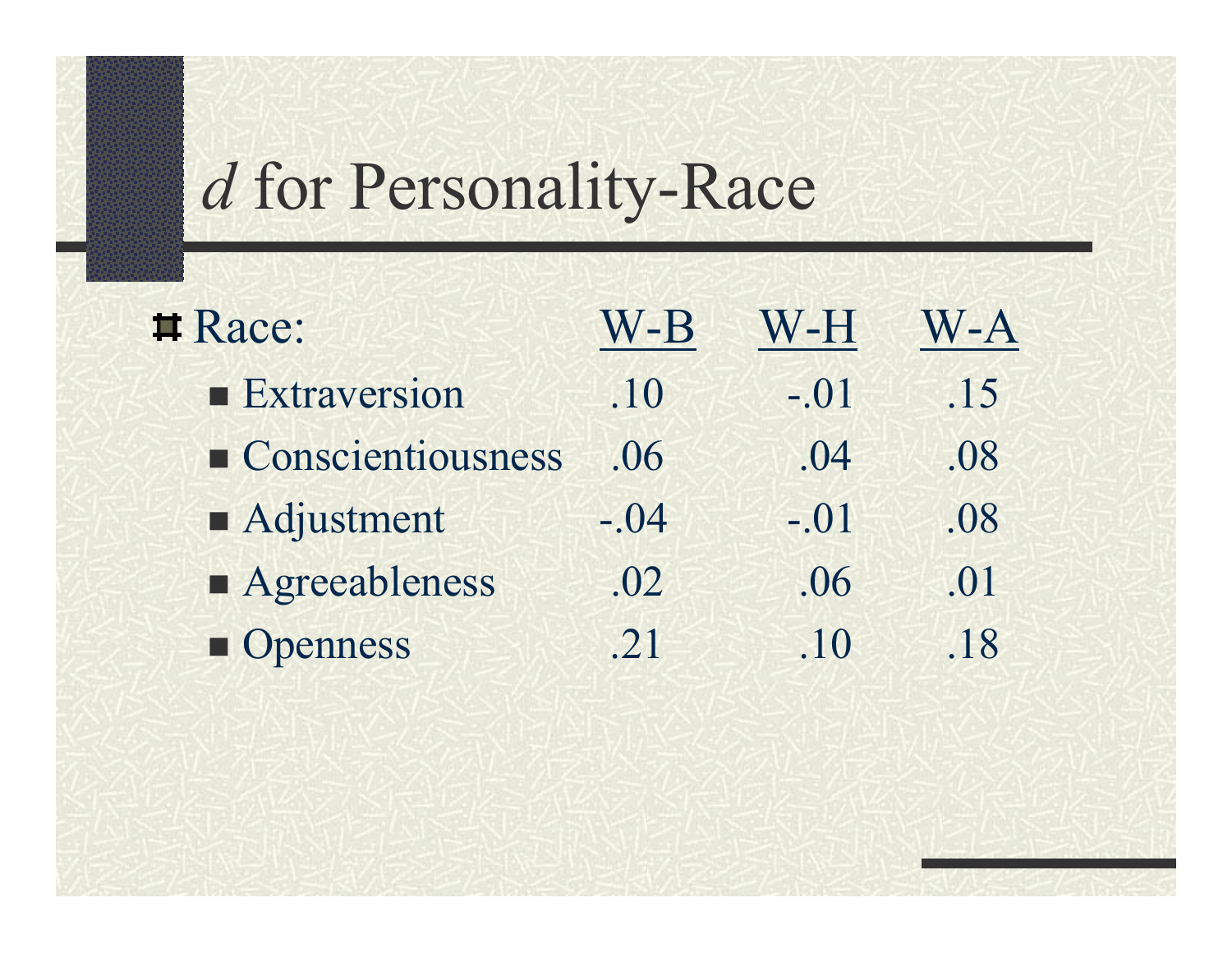### *d* for Test Methods

| Method                              | $W-B d$ |
|-------------------------------------|---------|
| <b>Exercitured Interview</b>        | .23     |
| Biodata                             | .33     |
| Situational Judgment (video)        | .43     |
| <b>Situational Judgment (paper)</b> | .61     |
| # Accomplishment Record             | .33     |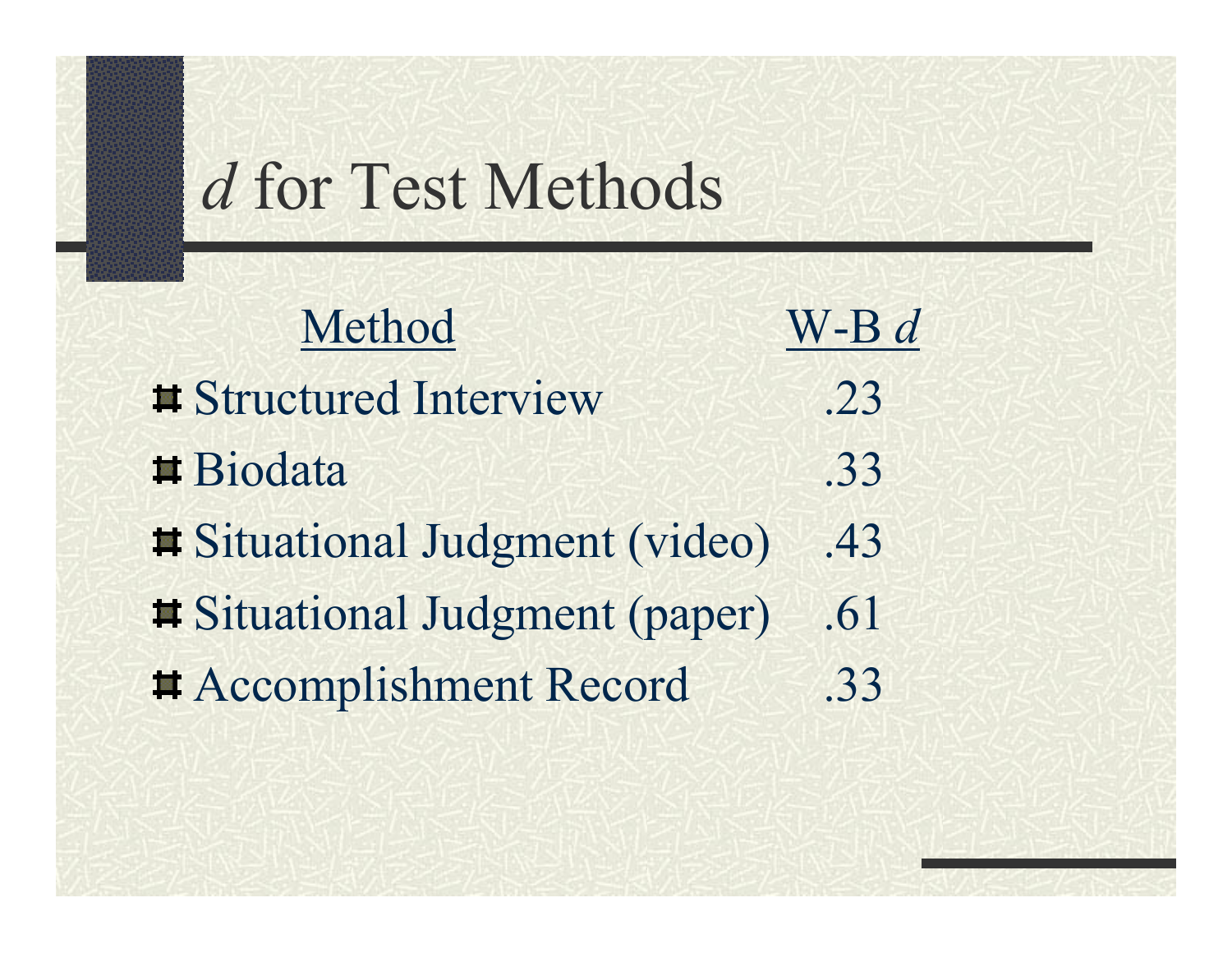## Subgroup Differences and Minority Hiring Rates

| <b>Majority Selection Ratios</b> |      |      |      |
|----------------------------------|------|------|------|
| $\underline{d}$                  | 10%  | 50%  | 90%  |
| .10                              | .084 | .460 | .881 |
| .20                              | .070 | .421 | .860 |
| .30                              | .057 | .382 | .836 |
| .40                              | .046 | .345 | .811 |
| .50                              | .038 | .309 | .782 |
| .60                              | .030 | .274 | .752 |
| .70                              | .024 | .242 | .719 |
| .80                              | .019 | .212 | .684 |
| .90                              | .015 | .184 | .648 |
| 1.00                             | .013 | .159 | .610 |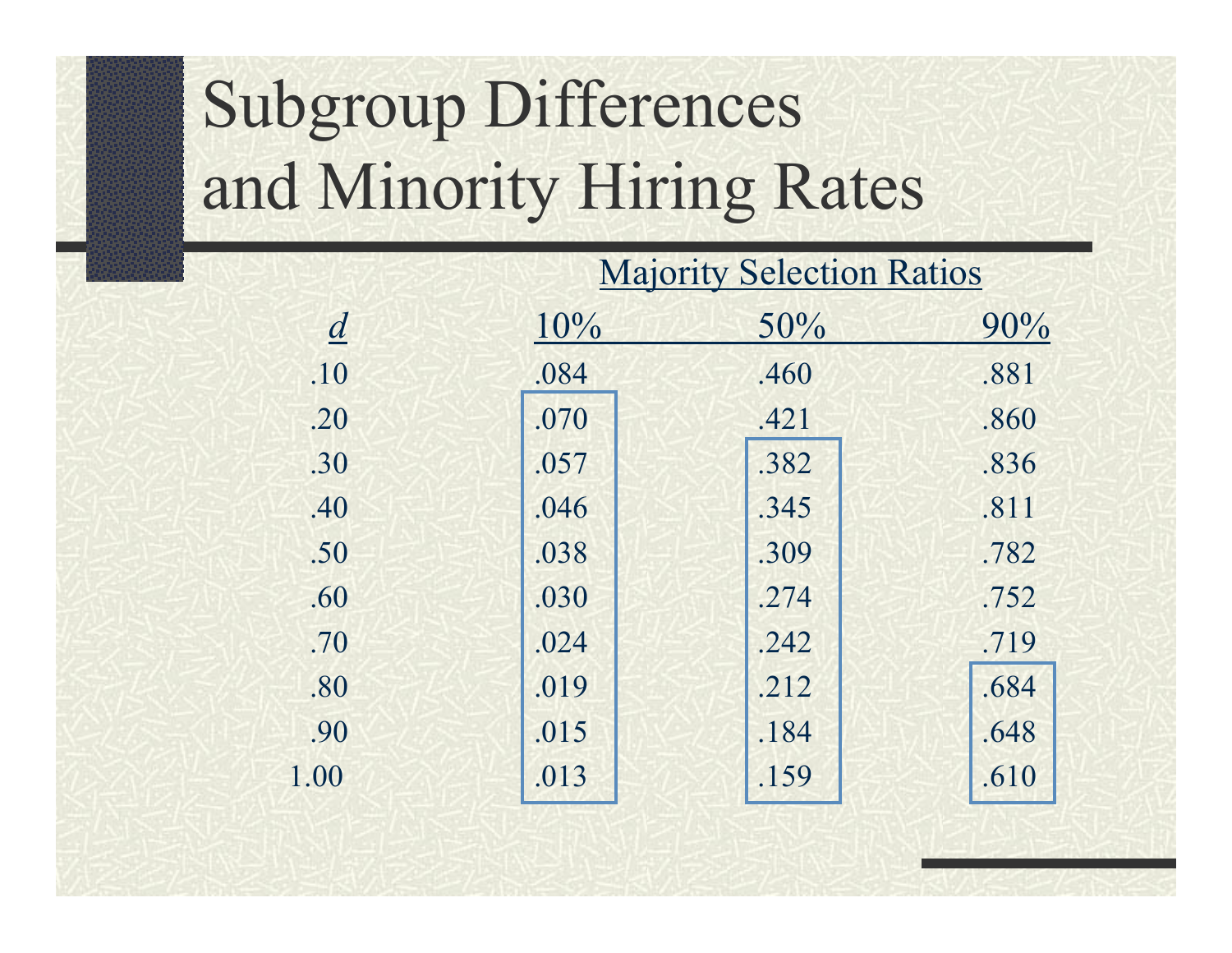## Strategies for Reducing Adverse Impact

- I. Assess Full Range of KSAOs
- II. Use Specific Measures of Ability
- III. Criterion Weighting
- IV. Change Test Format
- V. Enhance Applicant Perceptions
- VI. Use Test Orientation Programs
- VII. Targeted Recruiting
- VIII. Banding and Score Adjustment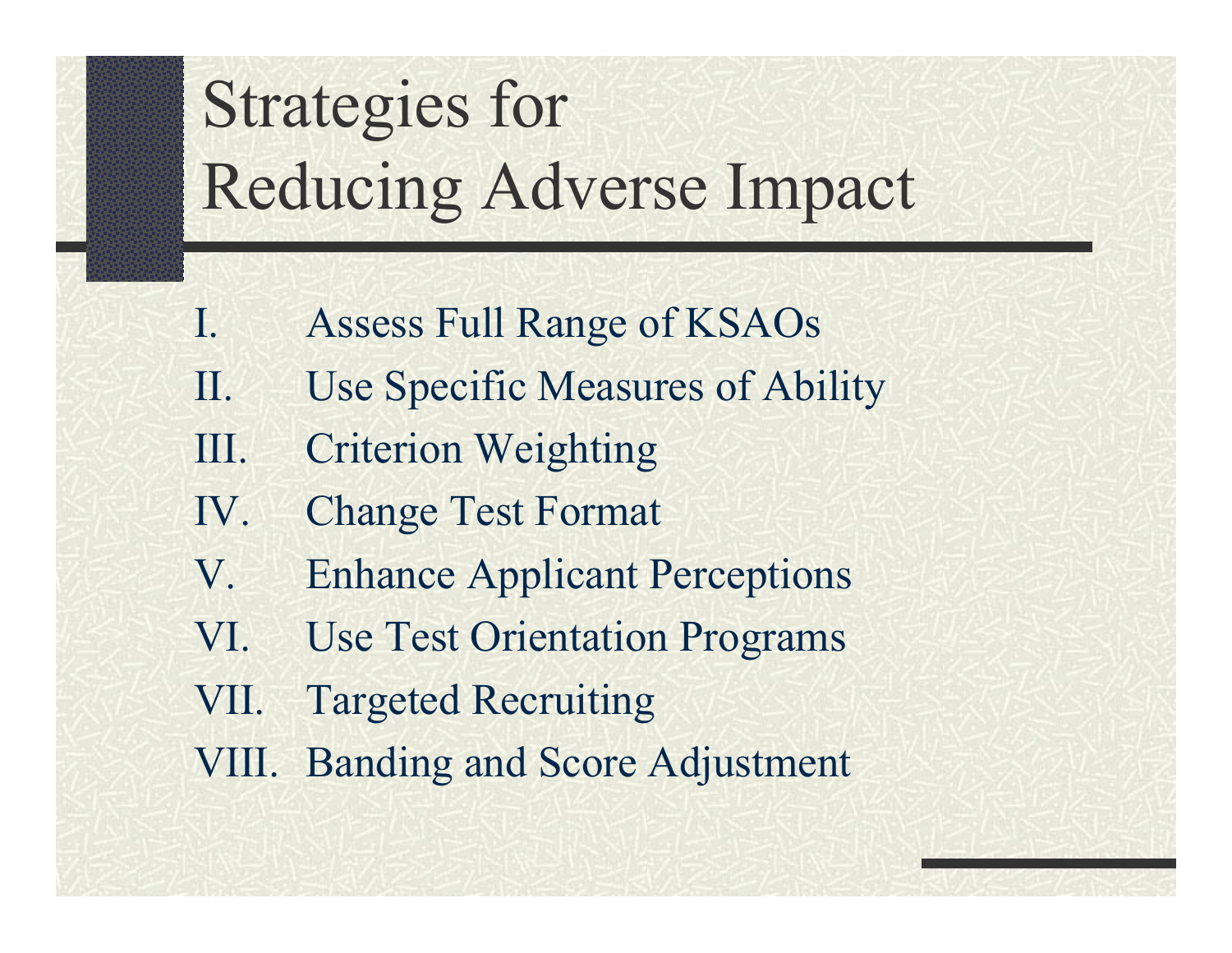### Strategy I: Assess Full Range of KSAO's

**F** Premise: if add non-cognitive tests to cognitive ability, subgroup difference of predictor battery will be reduced.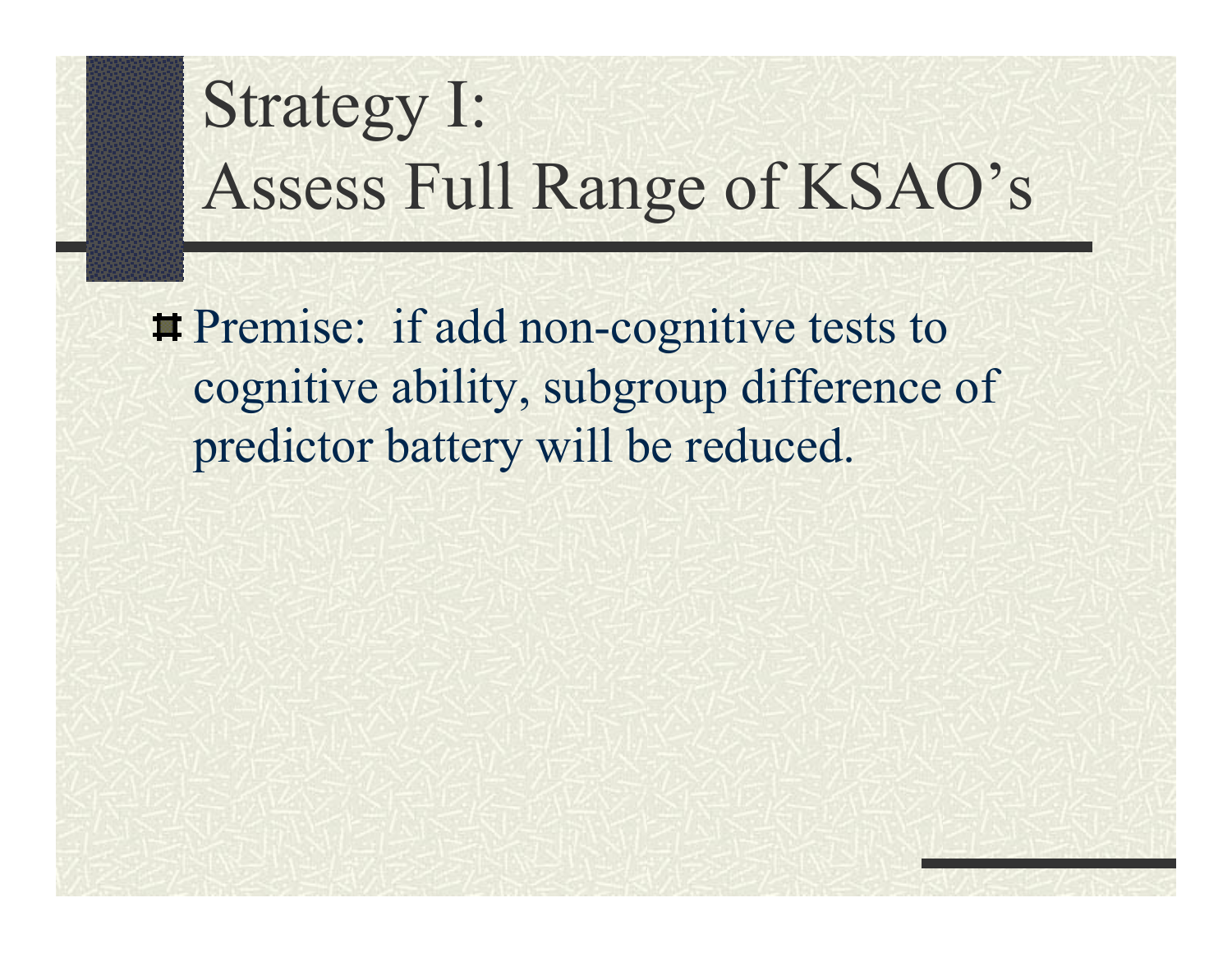### Strategy I: Assess Full Range of KSAO's

Ex: cognitive ability  $d = 1.00$ conscientiousness *d* $d = 0.09$ *interview*  $d = .23$ biodata *d* $d = .33$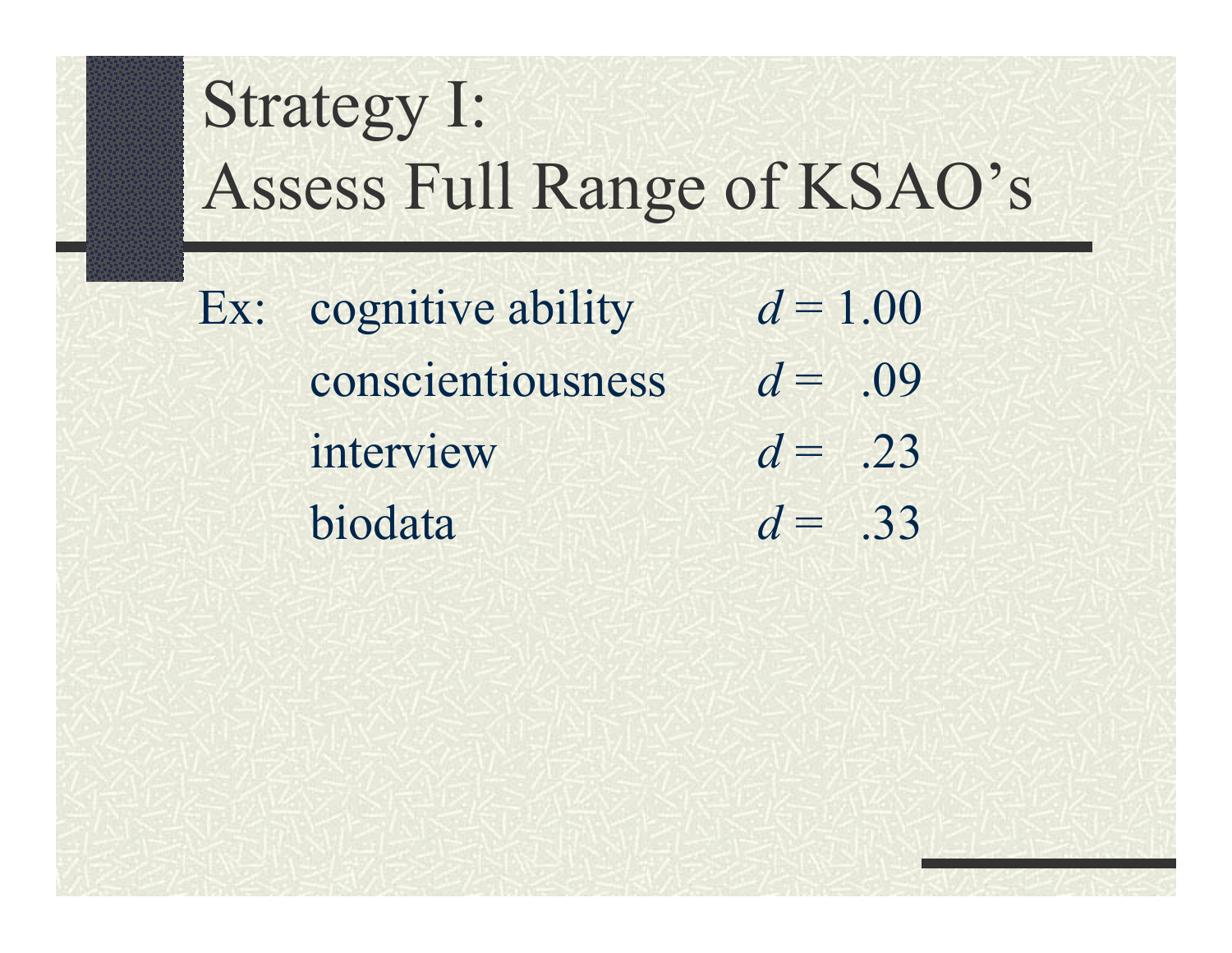### Strategy I: Assess Full Range of KSAO's

|           |       | Adverse Impact |        |  |
|-----------|-------|----------------|--------|--|
| <b>SR</b> | All 4 | Non-cog        | $\cos$ |  |
| .10       | .23   | .55            | .14    |  |
| .50       | .48   | .74            | .36    |  |
| .90       | .82   | .92            | .74    |  |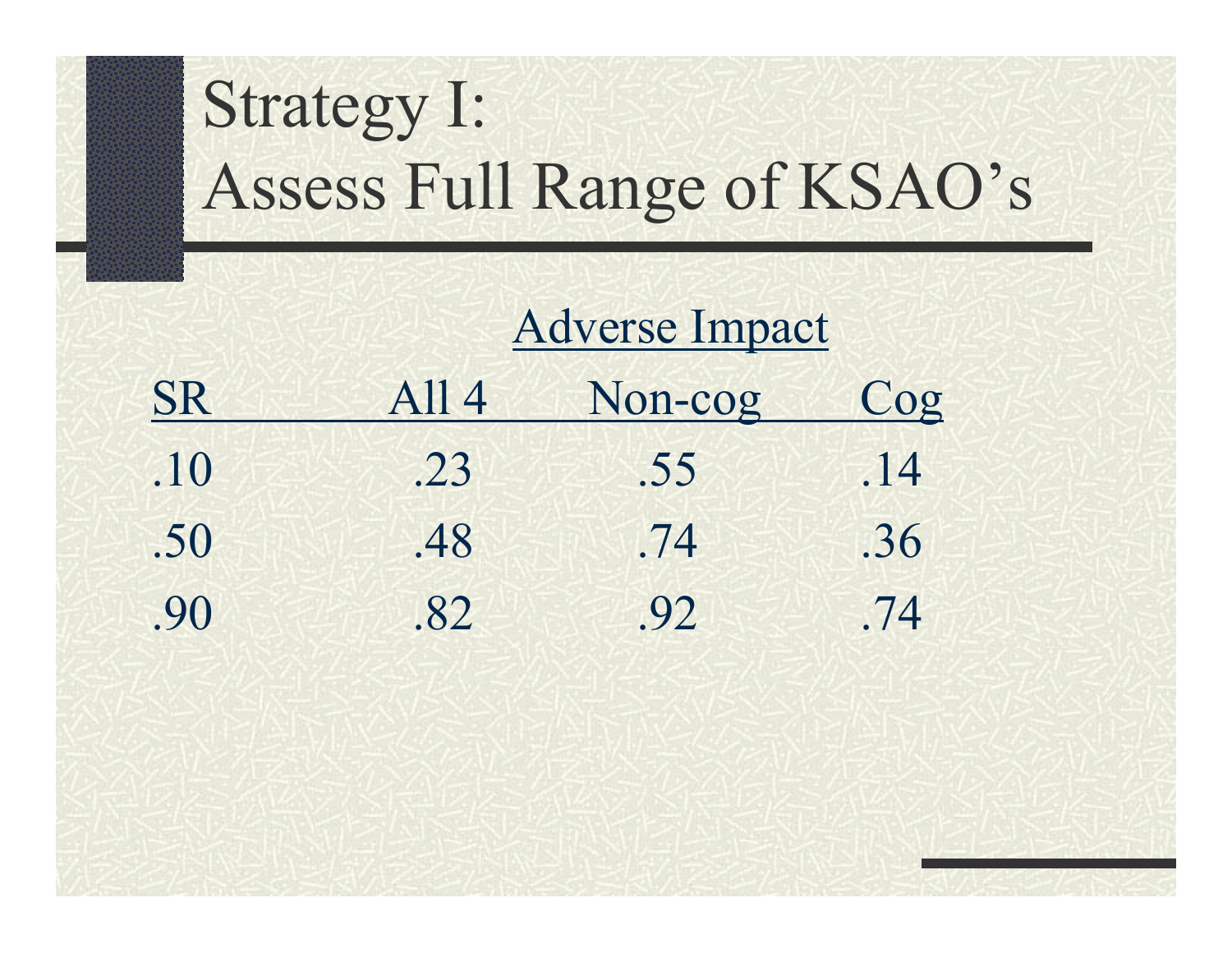### Strategy I: Assess Full Range of KSAO's

#### **II** Implications:

- adding noncognitive tests can reduce adverse impact
	- how much? *It Depends!!!*
- composite *d* does not equal average of *d*'s!
	- $\blacksquare$  composite *d* can be higher than components if predictor correlations are low and *d*'s are high
- adding more non-cognitive tests produces diminishing returns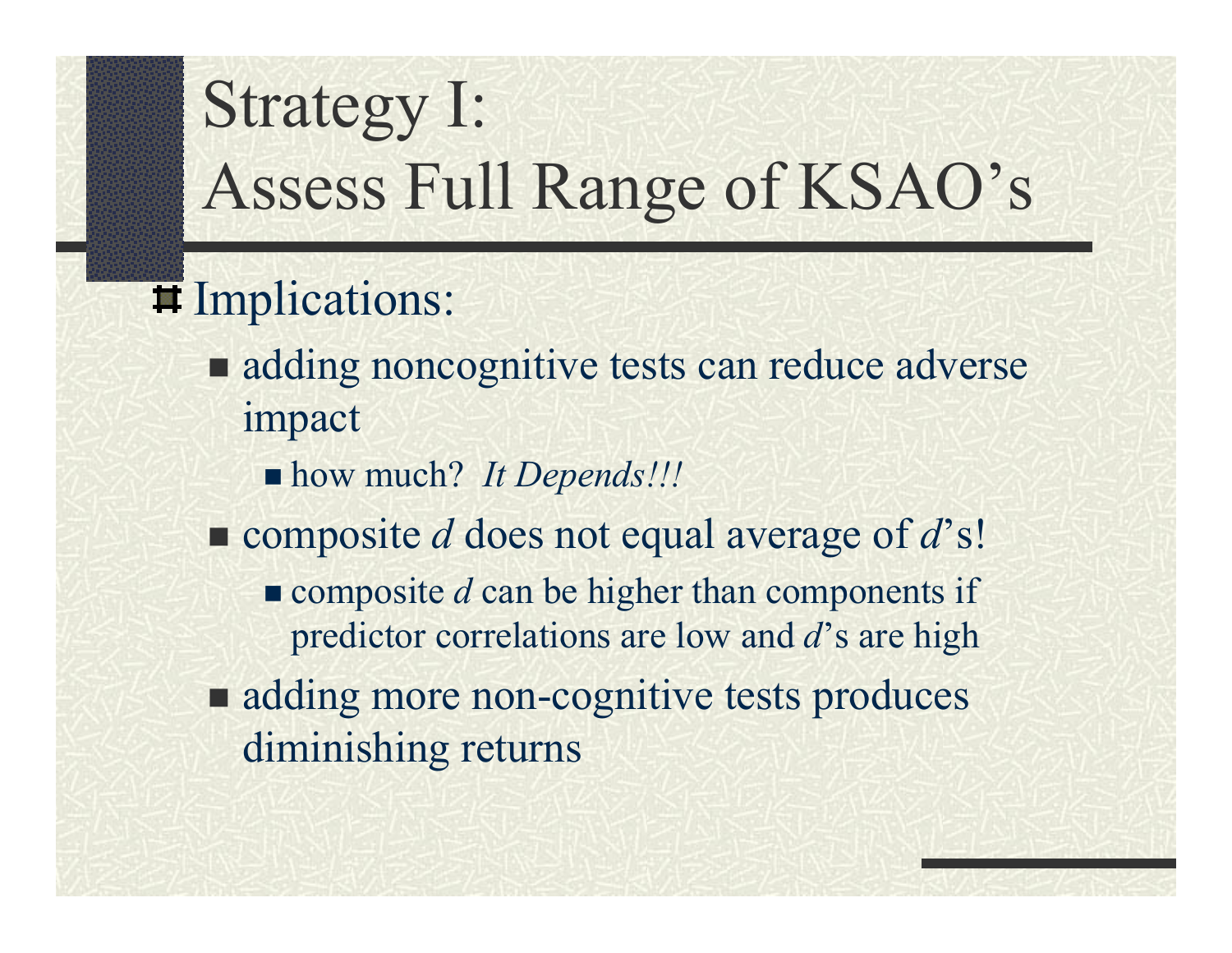### Strategy II: Use Specific Measures of Ability

**F** Premise: overall subgroup differences in ability are 1 SD; more specific abilities produce smaller differences.

**Ex:** if appropriate, measure only quantitative ability instead of overall cognitive ability.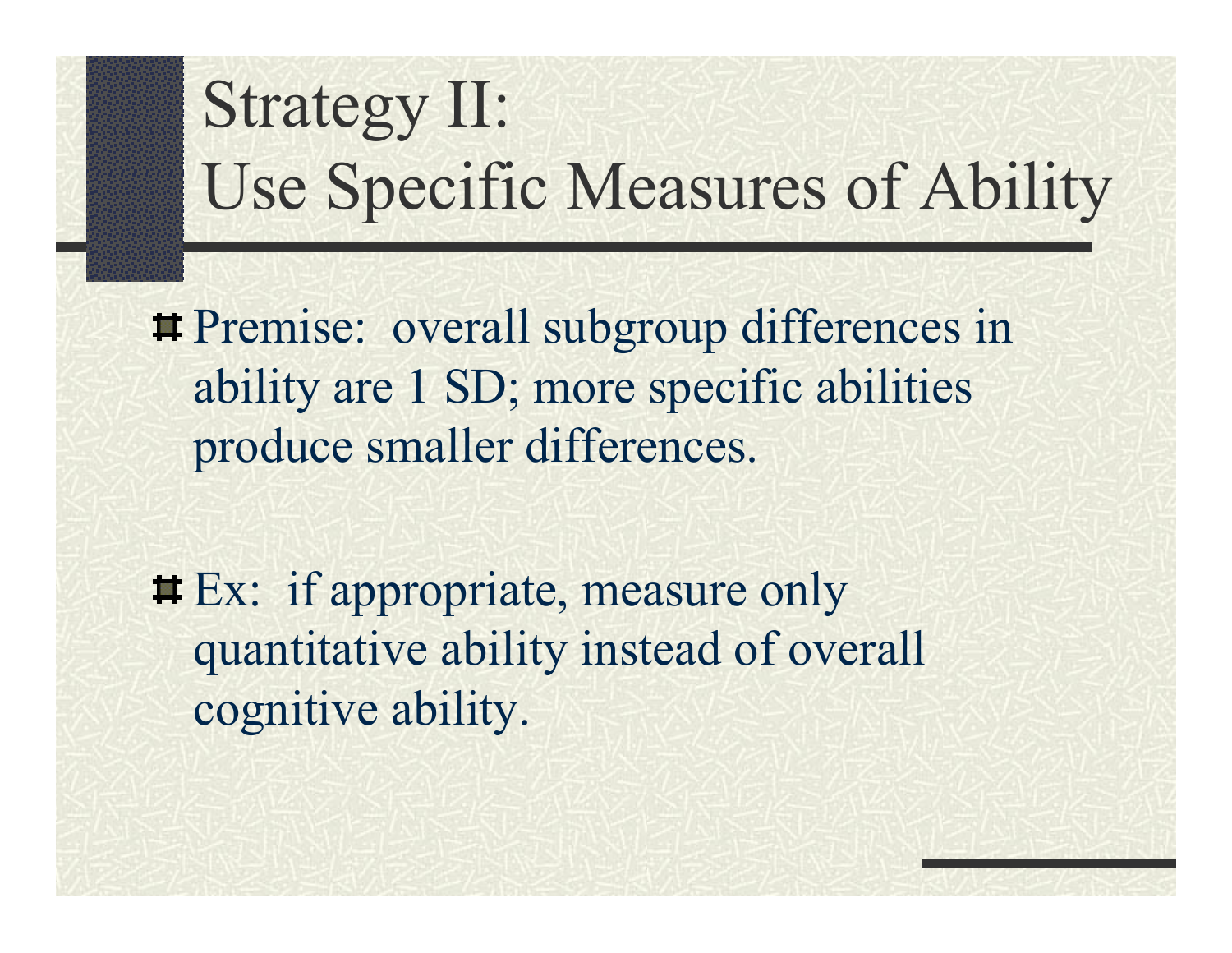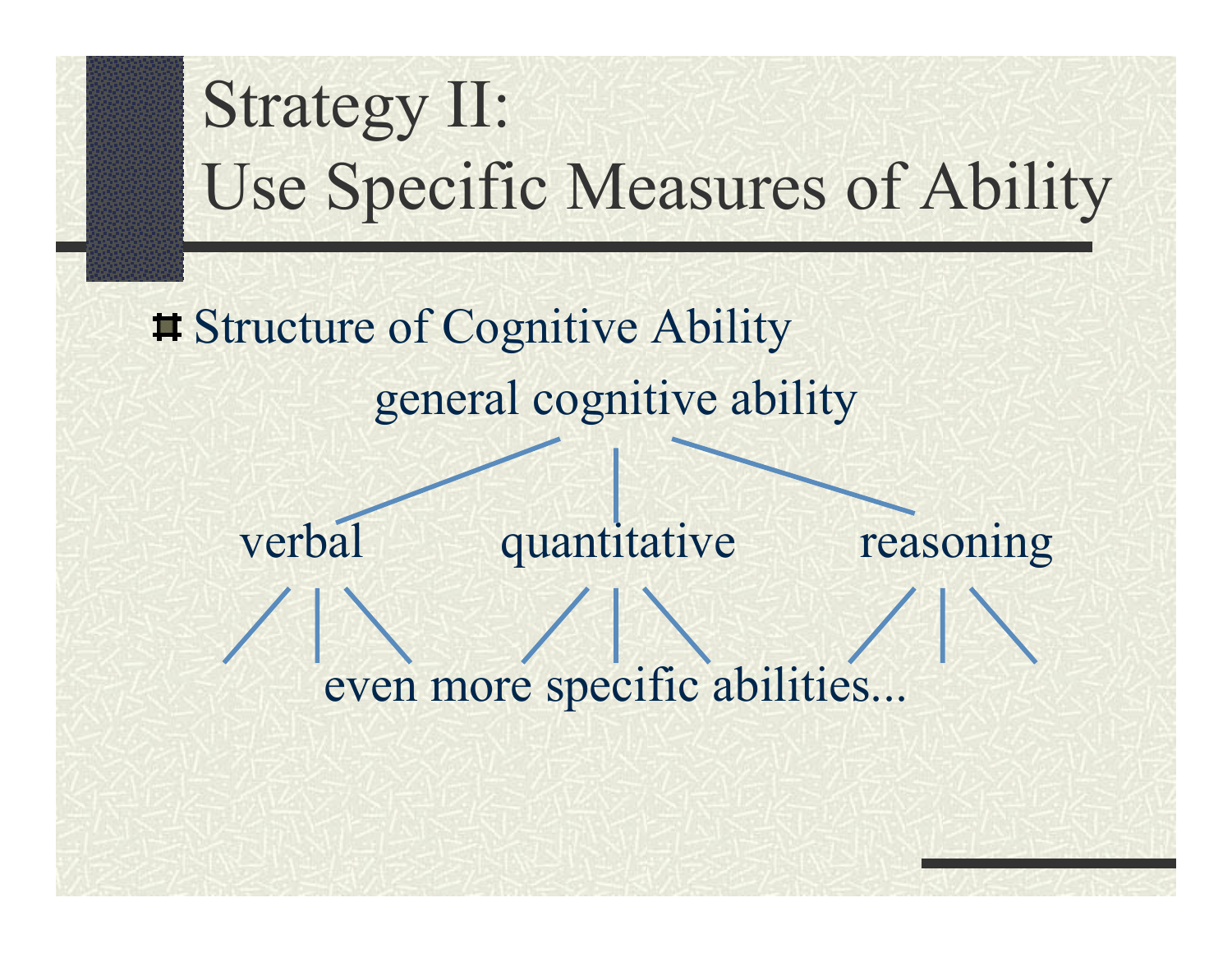## Strategy II: Use Specific Measures of Ability

| # Ability:              | W-B  | W-H | M-F    |
|-------------------------|------|-----|--------|
| Verbal                  | .60  | .40 | $-.10$ |
| Quantitative            | .70  | .30 | .20    |
| Science                 | 1.00 | .60 | .20    |
| Spatial                 | .70  | ??? | .40    |
| • Memory                | .50  | ??? | .00    |
| <b>Processing Speed</b> | .30  | .40 | .00    |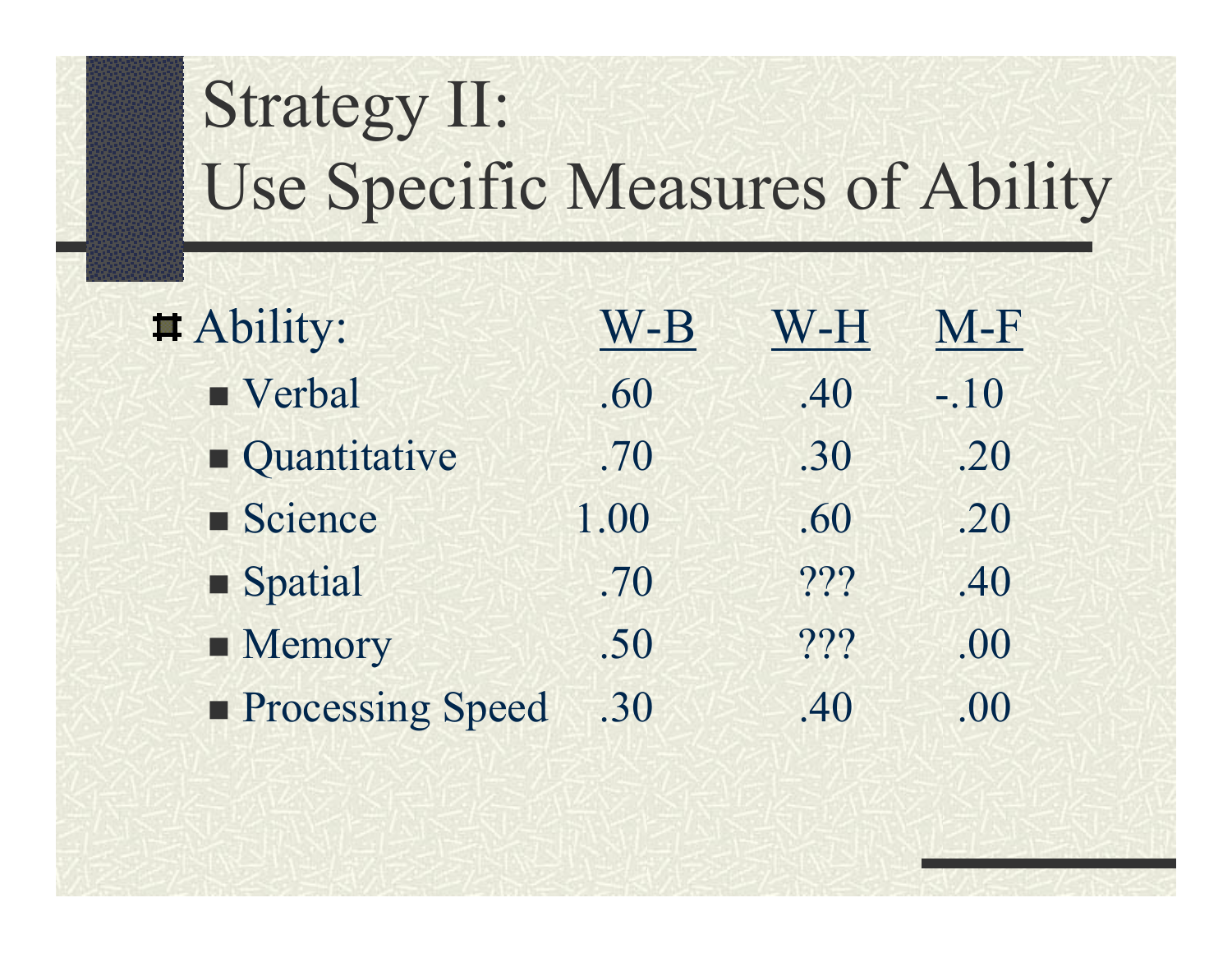## Strategy II: Use Specific Measures of Ability

#### **Implications:**

- **n** more specific abilities produce smaller subgroup differences for some groups
- identify and assess only the relevant abilities
- **n** incumbent samples have smaller subgroup differences
- **i** if overall cognitive ability is not required for job, don't measure it (assuming no tradeoff in validity)!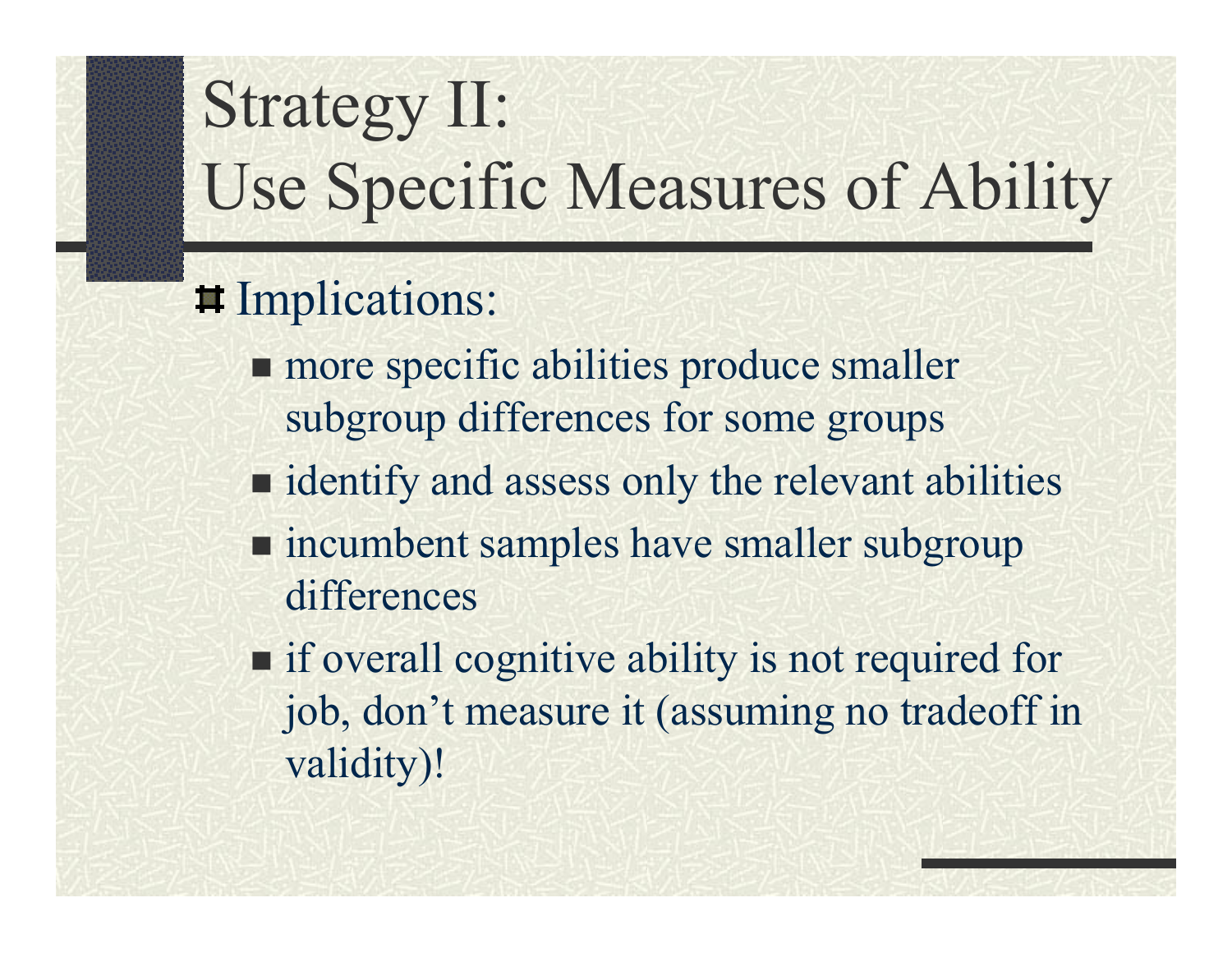## Strategy III: Criterion Weighting

**# Premise: if performance is** multidimensional, weighting dimensions by organizational importance may reduce subgroup differences in predictors.

Why? Because relative weight of predictor is affected by weight of criterion dimension. "Technical" criterion dimensions are more ability-laden, so greater differences.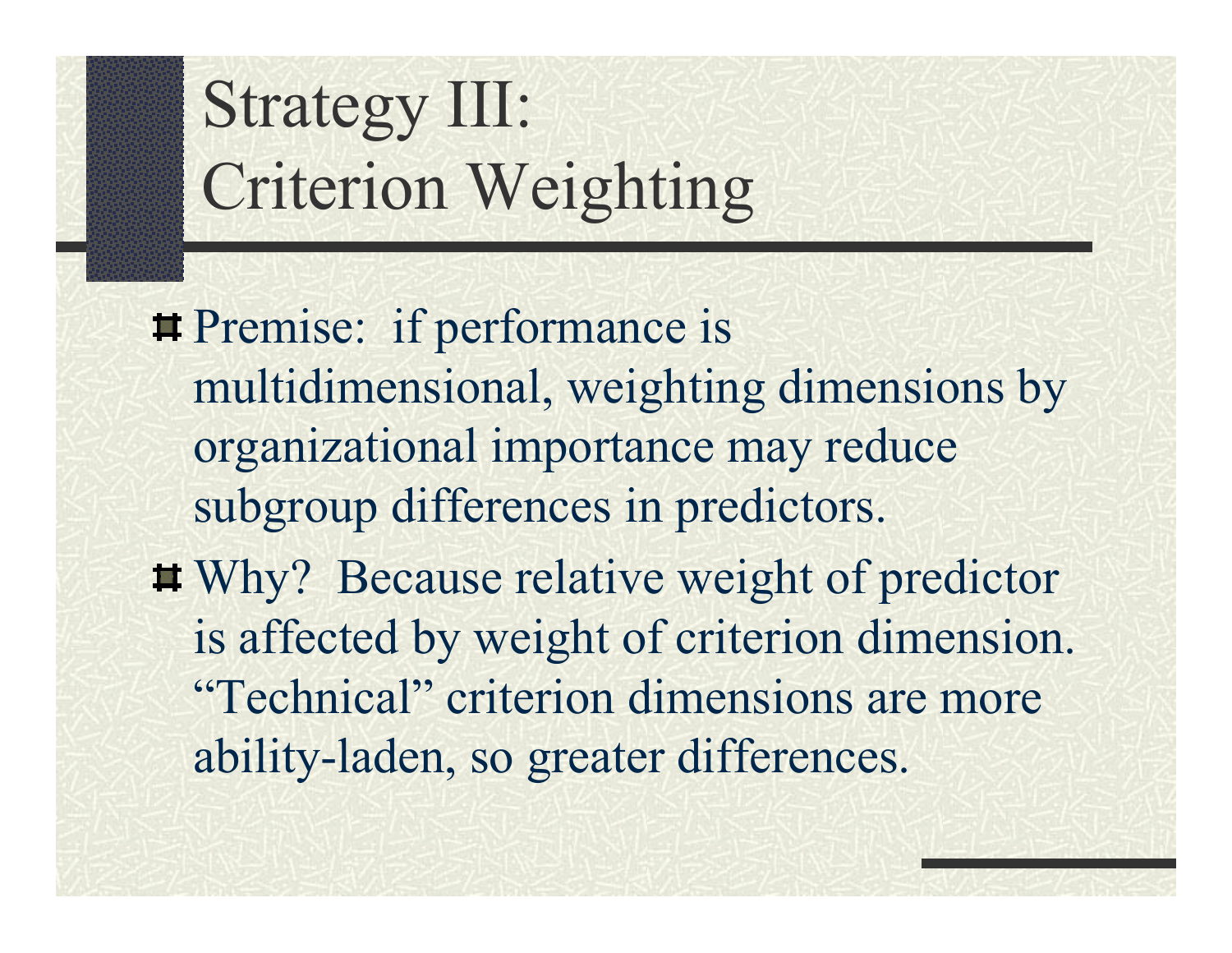## Strategy III: Criterion Weighting

| <b>Adverse Impact and Differential Weighting:</b> |     |             |                       |                 |     |
|---------------------------------------------------|-----|-------------|-----------------------|-----------------|-----|
| Task:                                             | 1.0 | 5.0         | 1.0                   | 1.0             | 0.0 |
| Contextual:                                       | 0.0 | 1.0         | 1.0                   | 5.0             | 1.0 |
| <b>SR</b>                                         |     |             | <b>Adverse Impact</b> |                 |     |
| .10                                               | .13 | $.14$ $.19$ |                       | $\overline{34}$ | .44 |
| .40                                               | .33 | .33         | .40                   | .52             | .61 |
| .60                                               | .47 | .48         | .53                   | .65             | .73 |
| .80                                               | .66 | .67         | .72                   | .80             | 84  |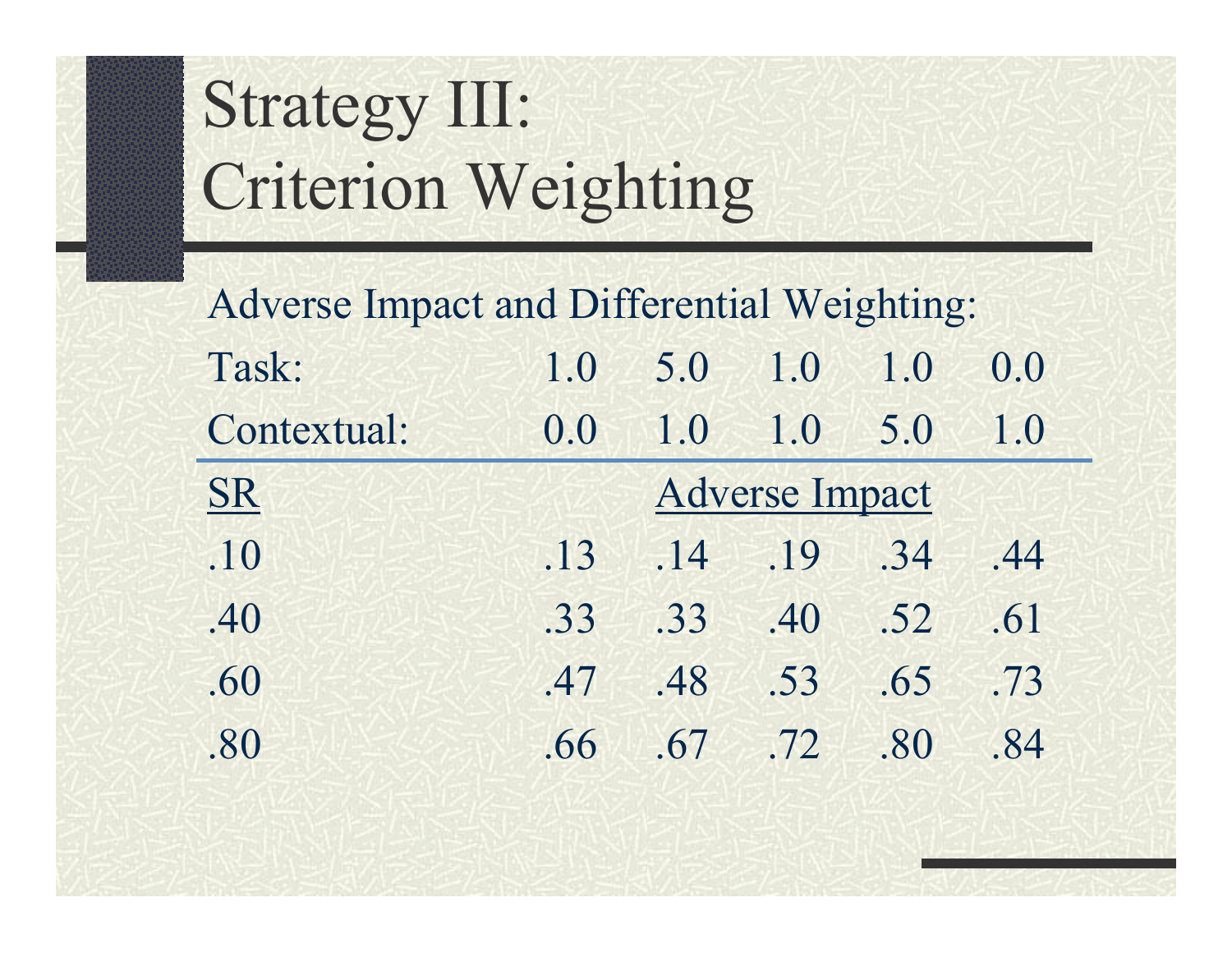## Strategy III: Criterion Weighting

#### **<u>¤Implications:</u>**

- as weight less technical dimensions of performance, adverse impact decreases because of smaller relations to cognitive ability
- $\blacksquare$  criterion weights can account for up to 34% of variance in validities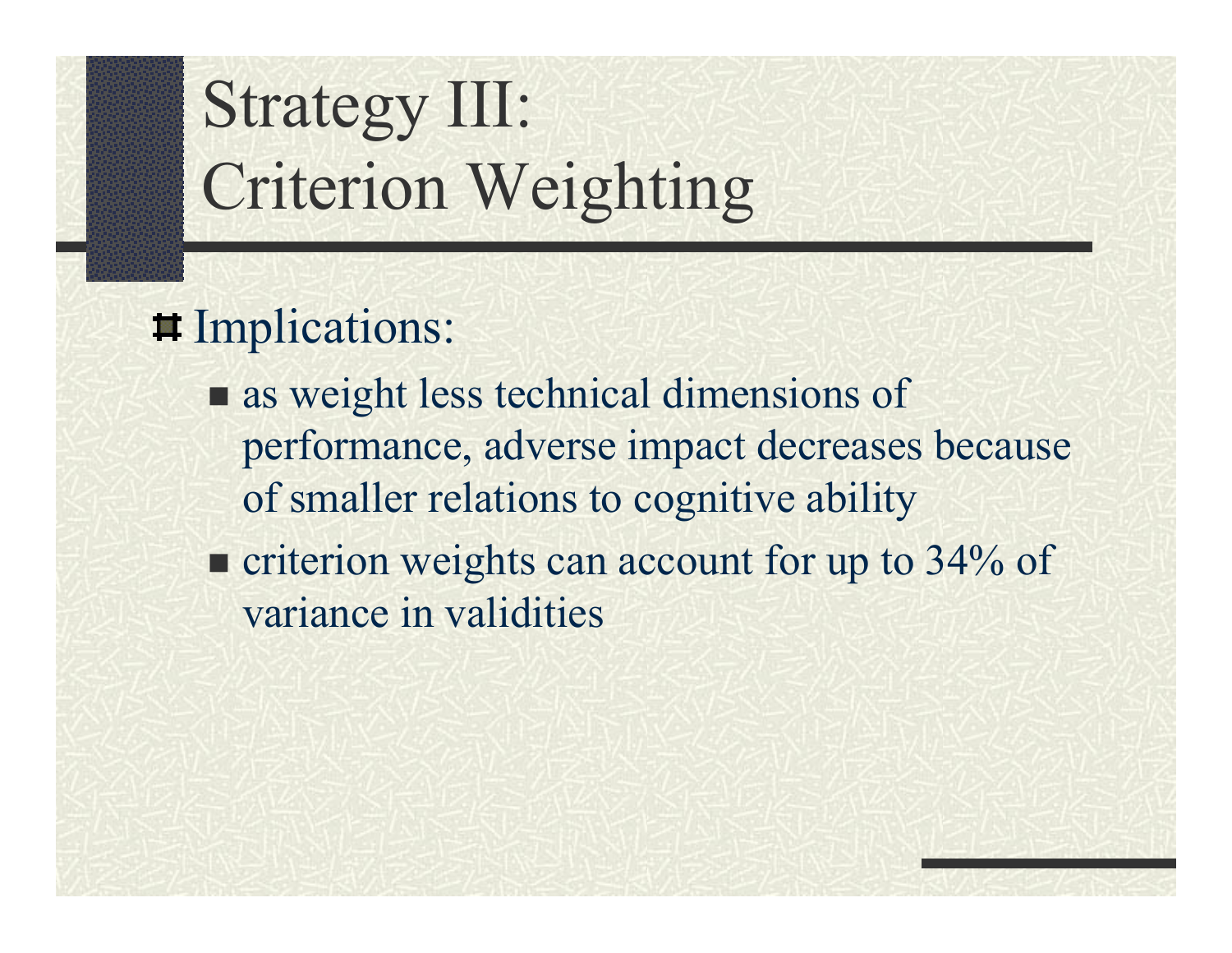**# Premise: subgroup differences result from** verbal/reading component on paper and pencil tests. Change test format (minimize verbal requirements) and subgroup differences will be reduced.

**Ex:** Use a video-based test of interpersonal skills instead of a paper and pencil test.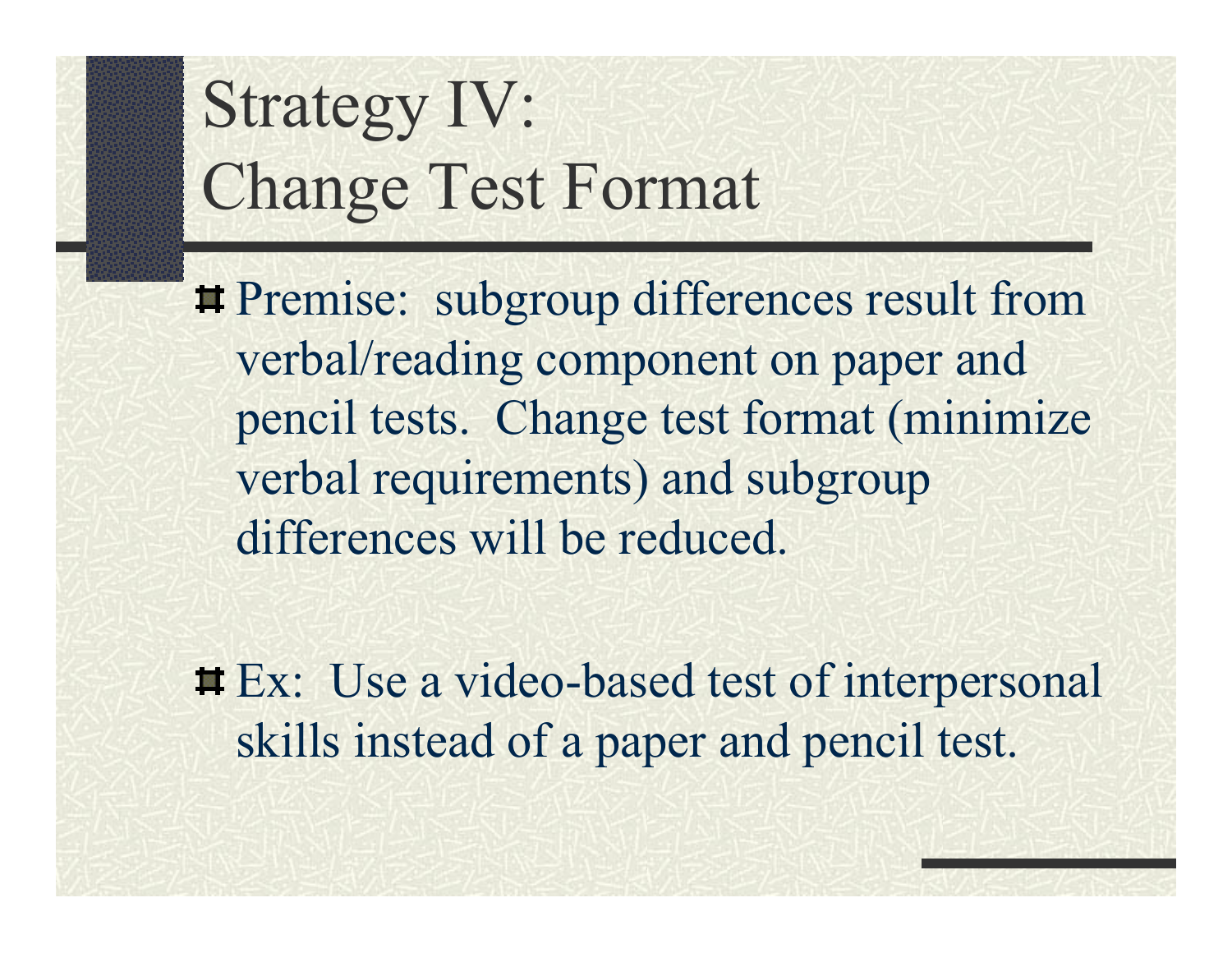#### **Implications:**

*d* smaller for more visual test stimuli:

- **Ex** 1: *d* for interpersonal skills
	- **paper and pencil test:**  $d = 1.19$
	- video-based test:  $d = 0.28$

#### **Ex 2:** *d* for verbal ability

- **u** traditional paper and pencil:
- **evaluate written material:**
- **draft description of short video:**
- $d = 1.03$ *d* = .91
- $d = .45$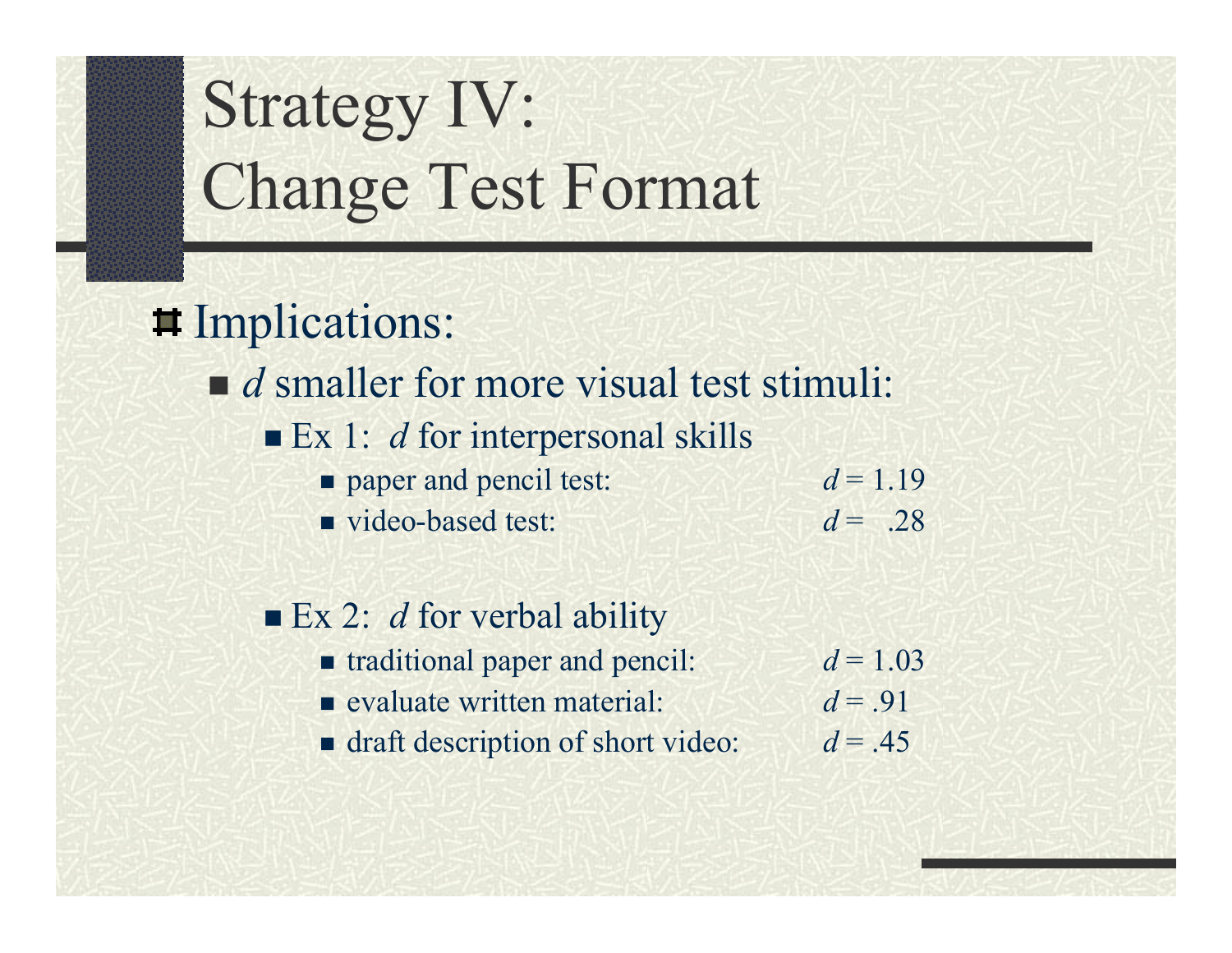**Implications:** 

**reading requirements related to d** 

■ Ex: reading requirements and White-Black *d* for situational judgment tests:

| <b>Reading Level</b> | $\overline{d}$ |
|----------------------|----------------|
| 10                   | .51            |
| 12                   | .62            |
| 14                   | .74            |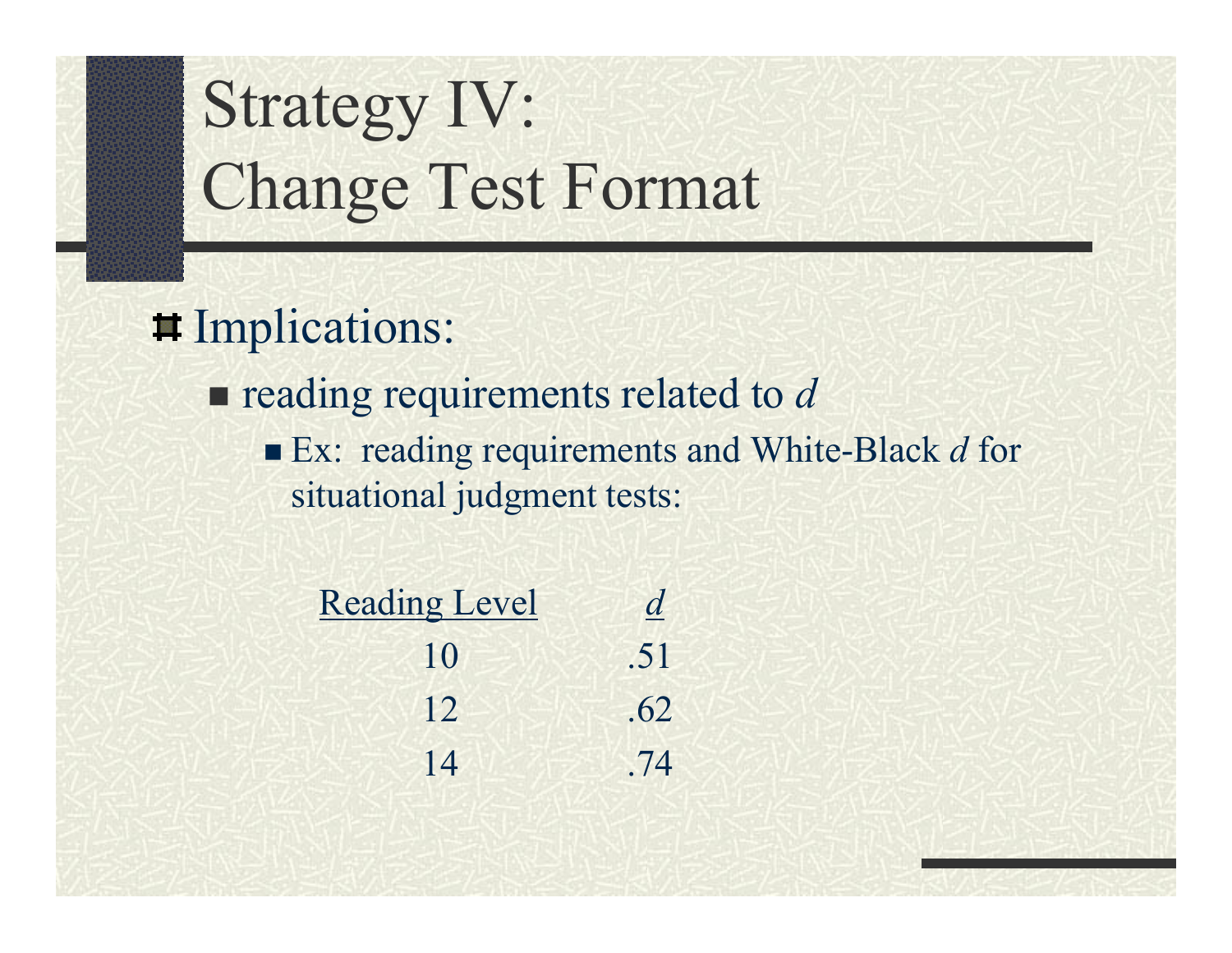- **Implications:** 
	- **If must measure verbal ability, do so directly**
	- **be careful to ensure:** 
		- additional constructs not measured
		- **same construct still measured**
	- can produce a sizeable reduction for noncognitive measures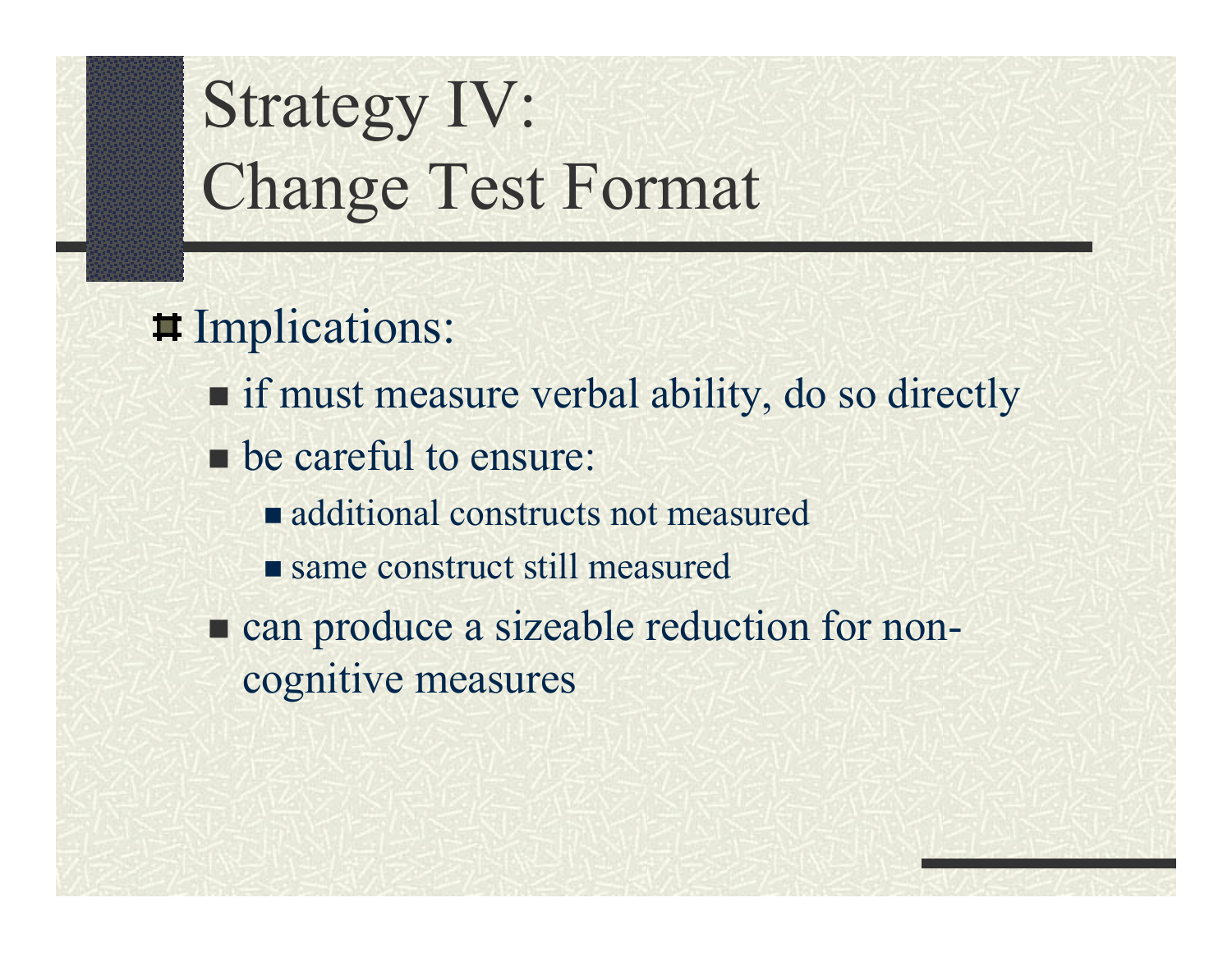**F** Premise: subgroup differences result from differences in test-taking motivation, the perceived appropriateness/face validity of tests, or instruction set.

**Ex:** Using a more face valid test enhances test-taking motivation and reduces score differences.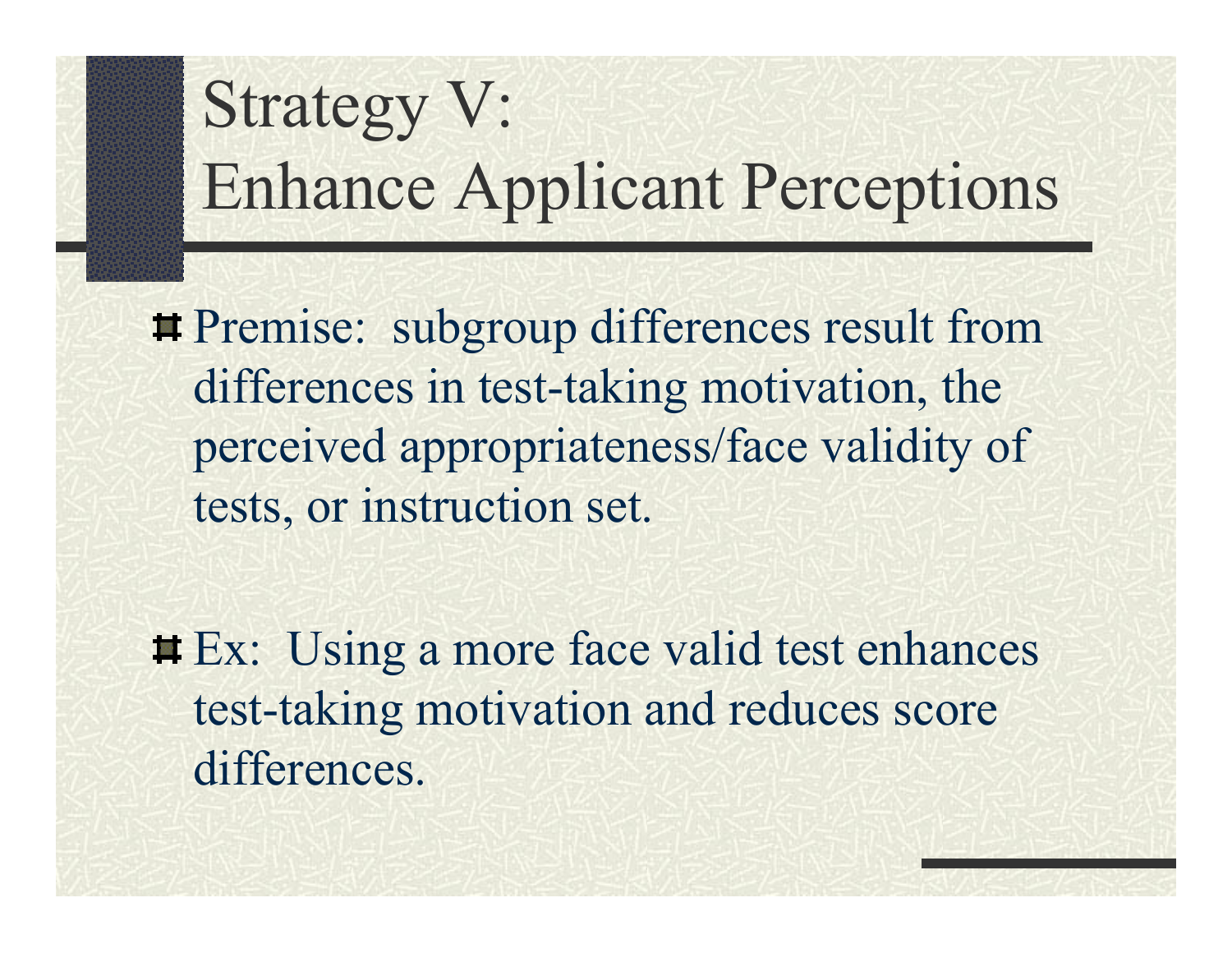#### Average White-Black *d*:

| Perception             | W-B         |
|------------------------|-------------|
| test-taking motivation | .24         |
| face validity          | $.17$ (lab) |
| predictive validity    | .20         |
| beliefs in tests       | .44         |
| fairness               | $-.25$      |
| test specific anxiety  | $-.06$      |
| test self-efficacy     | .32         |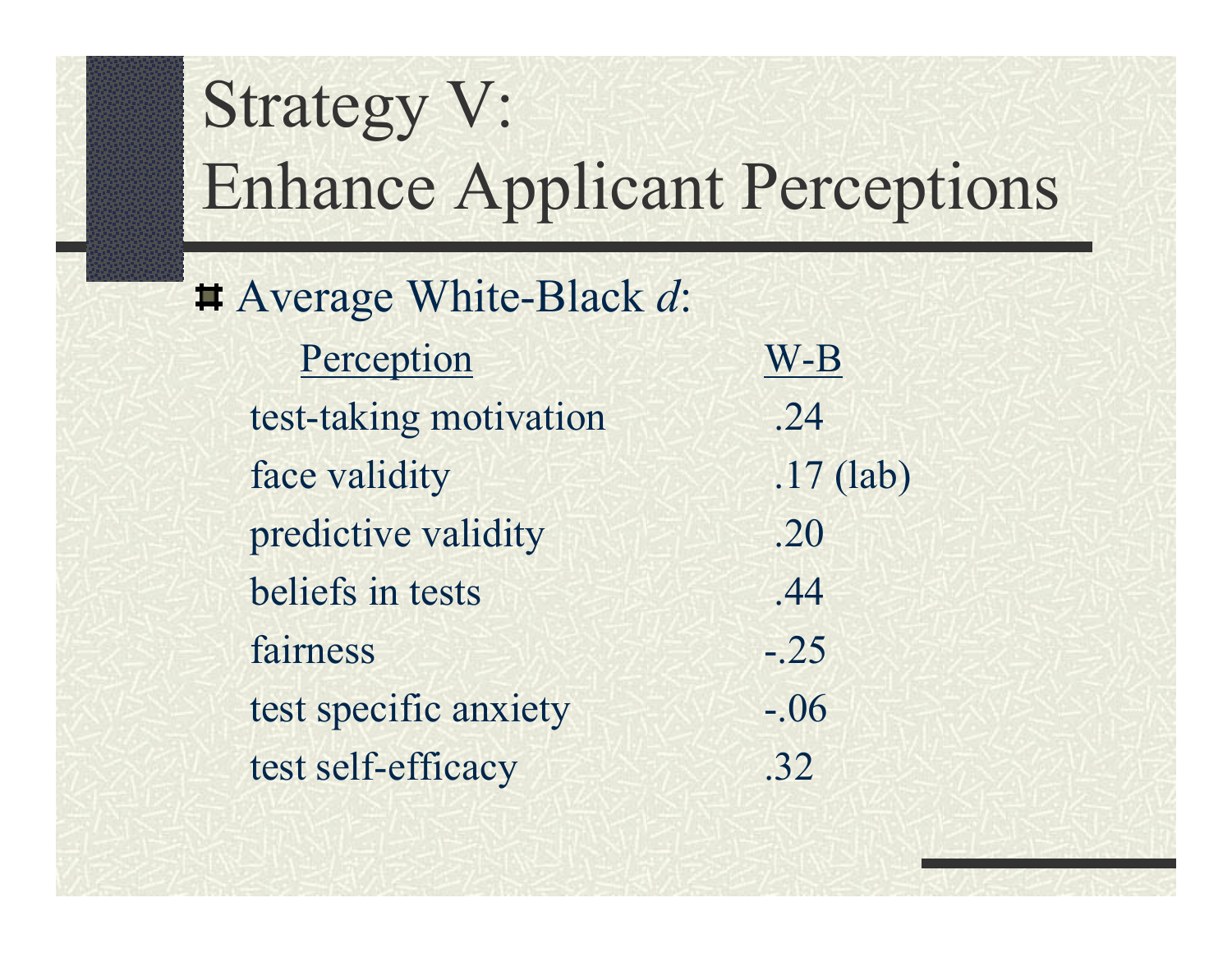#### *d* for face validity and instruction

- **Performance 1 assets that I amove 1** presenting a cognitive ability test in a workrelated context and telling test-takers it measures work-specific abilities reduces *d* from .99 to .80.
- A reduction of .19 SD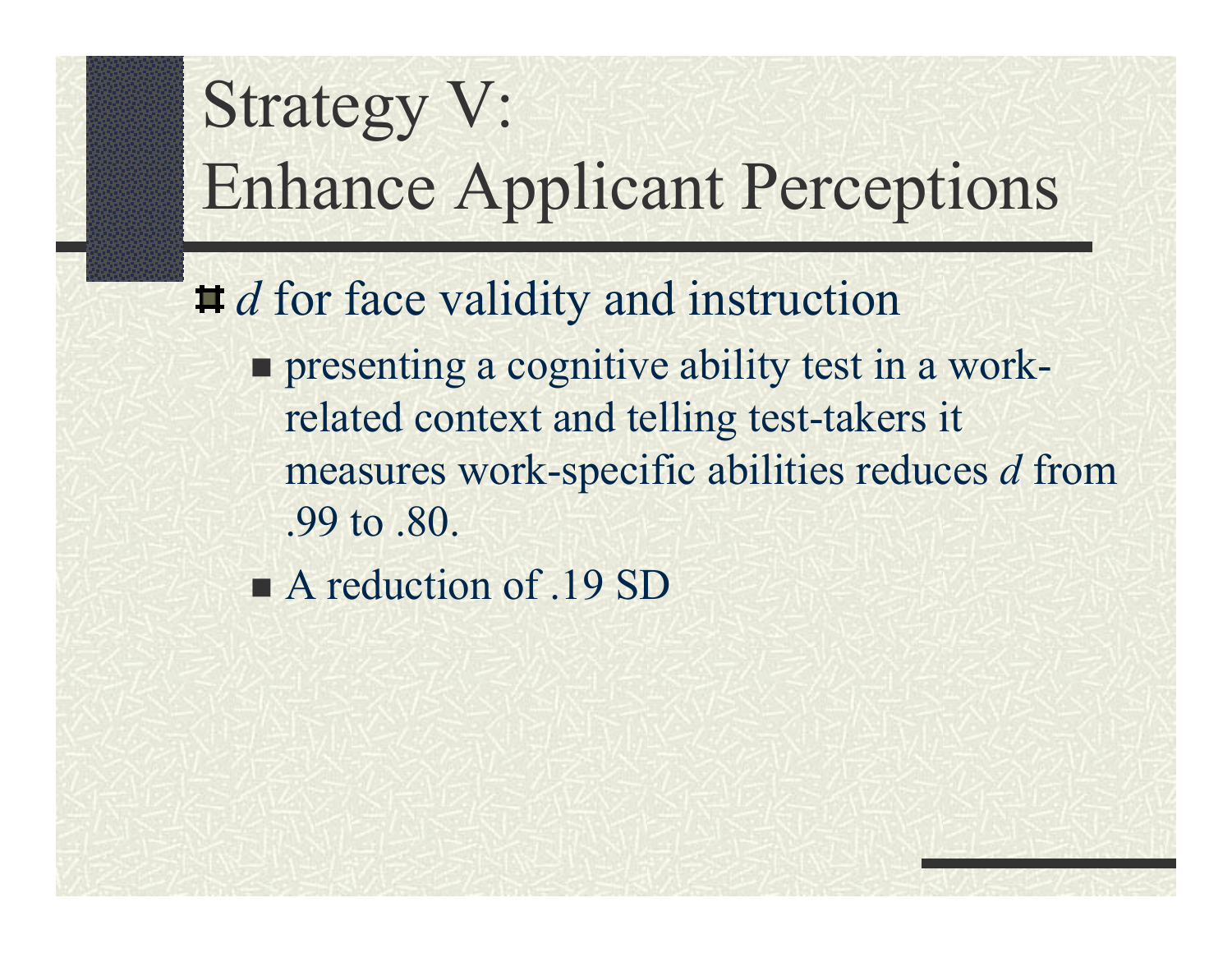#### **Implications:**

- **minority applicants tend to hold more negative** test perceptions
- **Example 12 India** enhancing minority motivation produces a small reduction in subgroup differences
- these perceptions may relate not only to test scores but also applicant withdrawal
	- $\blacksquare$  contributes to chilling effects
- social context may be de-motivating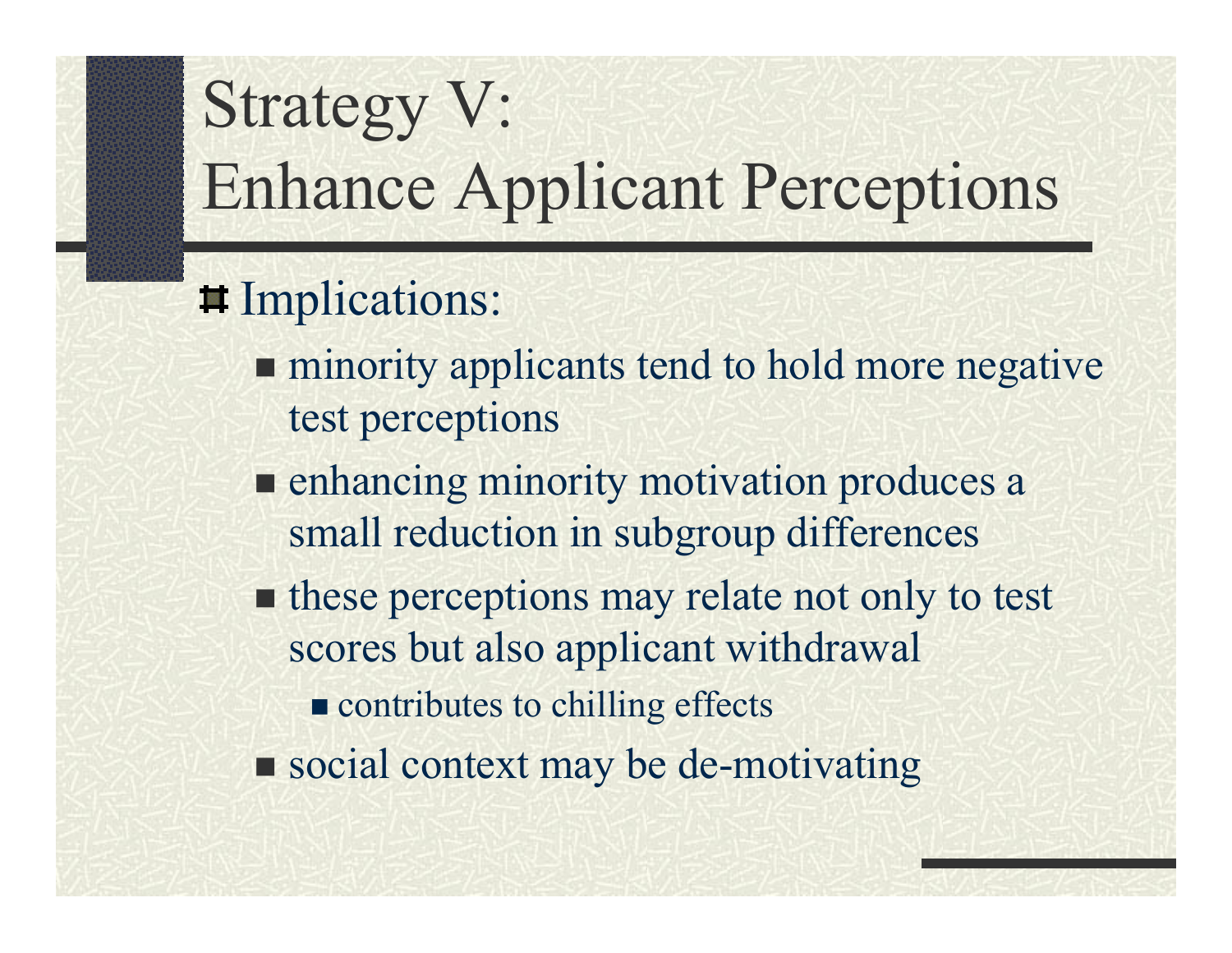### Strategy VI: Use Test Orientation Courses

**F** Premise: subgroup differences result from unfamiliarity with the test or unequal testtaking skills. Providing test orientation or coaching sessions will equate subgroups on necessary test-taking skills.

**# Ex:** provide 1 hour information and practice session before taking test.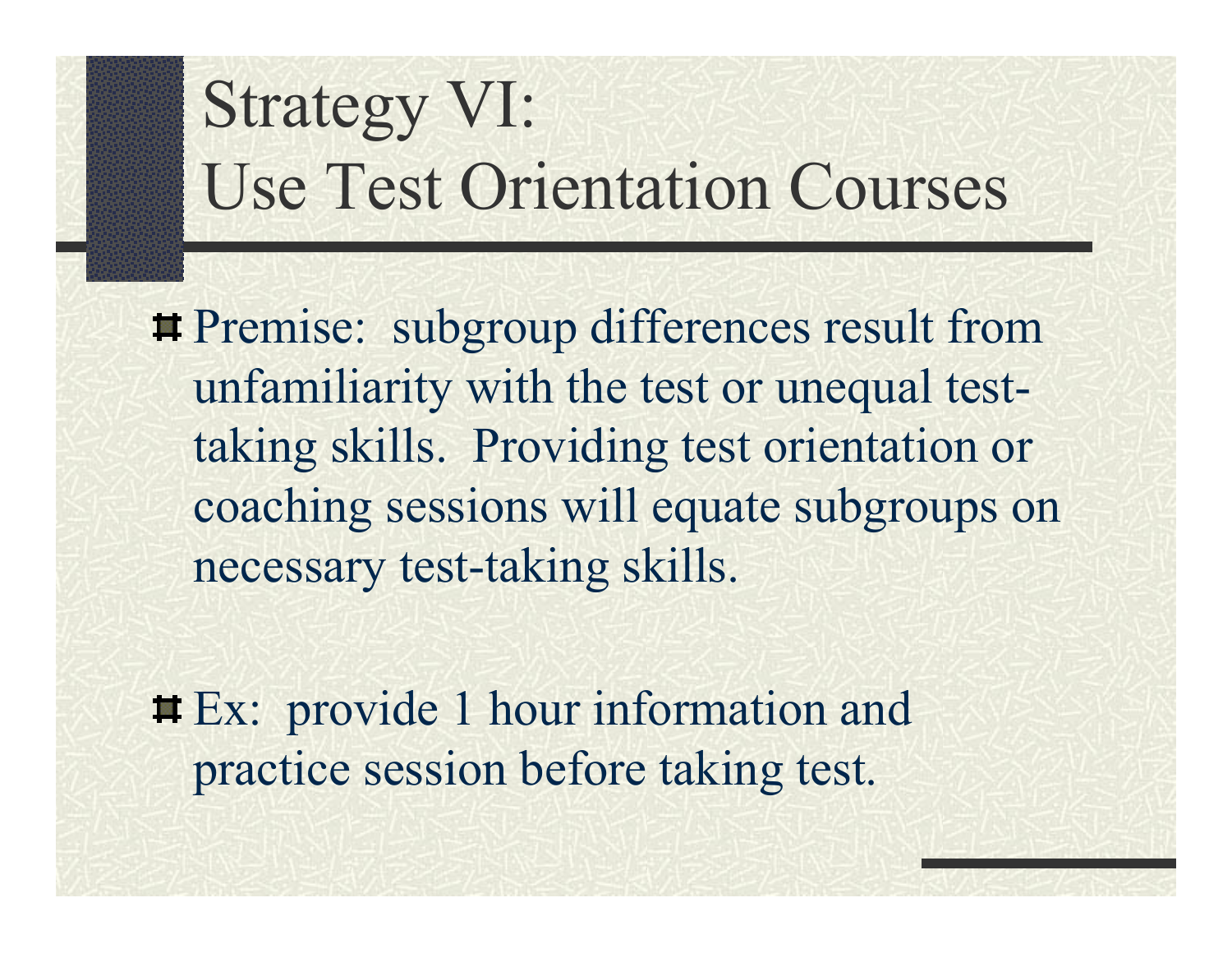### Strategy VI: Use Test Orientation Courses

- **II** Implications:
	- **produces very little reduction of subgroup** differences
		- **both groups improve about the same**
		- **If** those who start training with highest skills benefit the most
	- **good public relations value; tend to foster very** favorable applicant perceptions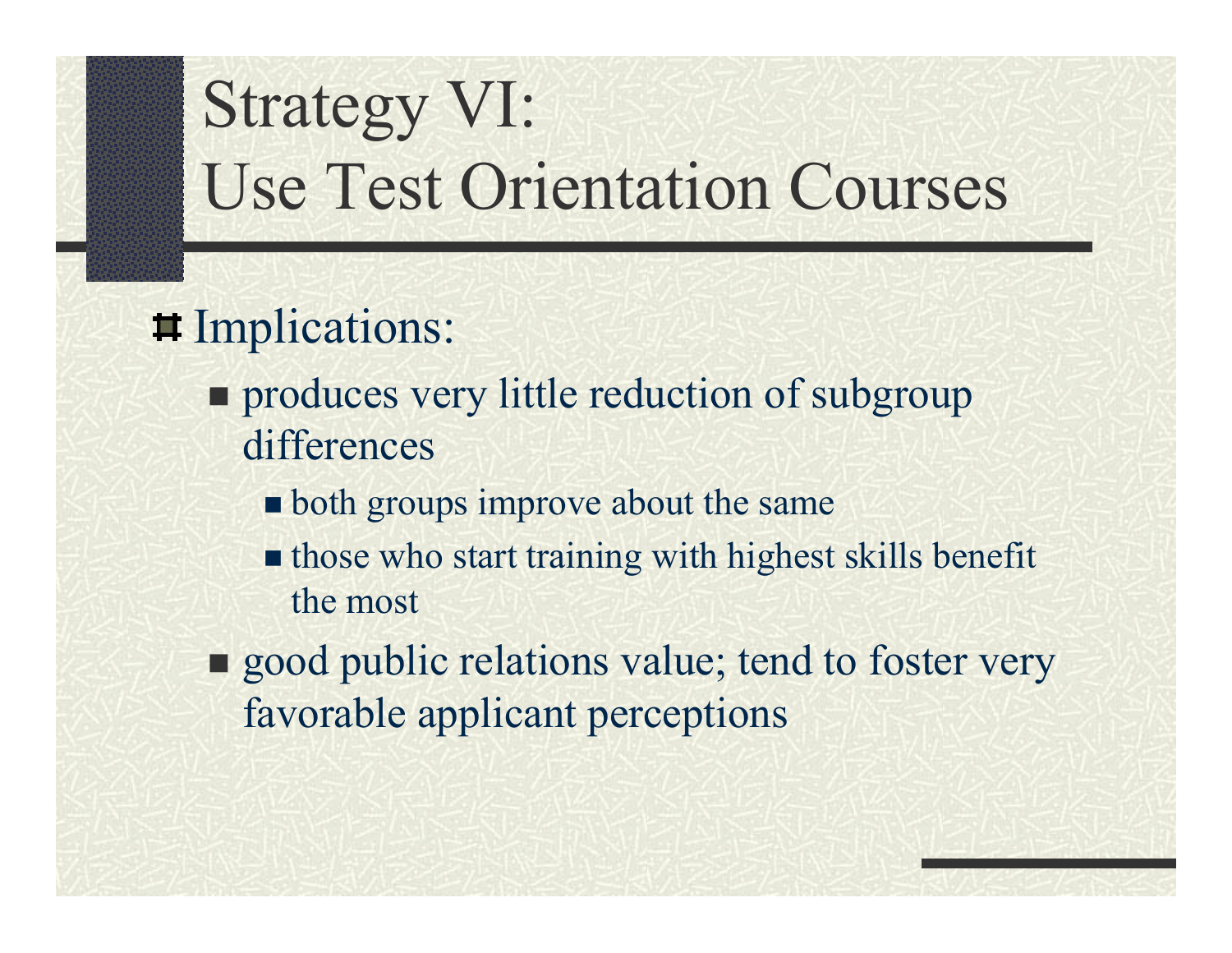## Strategy VII: Targeted Recruiting

**Example 21 Figure 11 Ferrorise:** primarily recruiting qualified minorities increases chances of selecting from top of distribution and reduces number of unqualified candidates.

**Examplement:** AI = in part based on # minority candidates who apply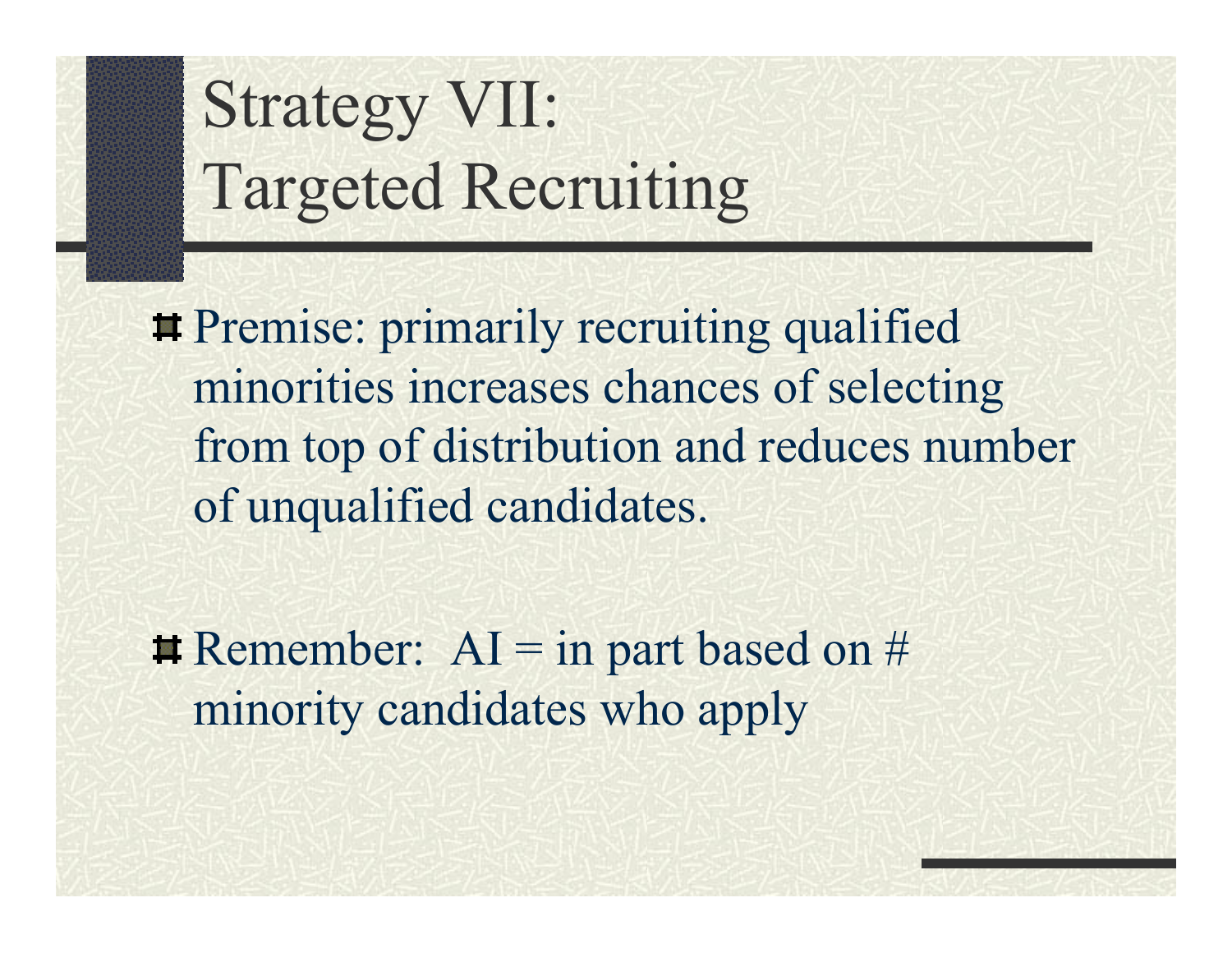## Strategy VII: Targeted Recruiting

#### **Implications:**

- almost no data on this strategy!
- **however, is used frequently in academics for** admission into selective programs.
- **difficulty is in identifying and reaching those** qualified minority applicants and convincing them to apply.
- **Example 2** careful recruiting could reduce chilling effects.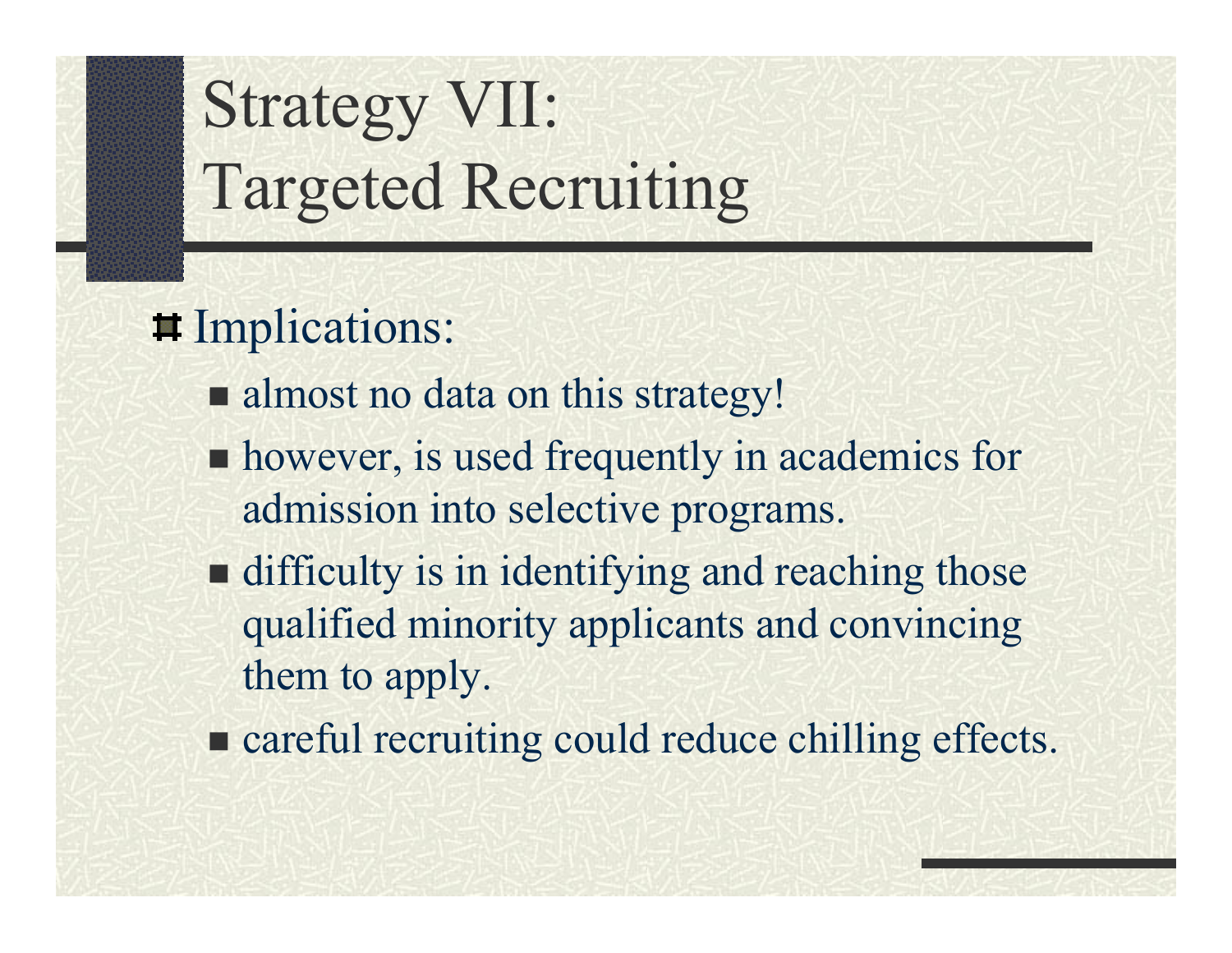### Strategy VIII: Banding & Score Adjustment

**#** Premise: there is no perfectly reliable test; therefore consider unreliability when making selection decisions to identify "bands" from which scores are indistinguishable.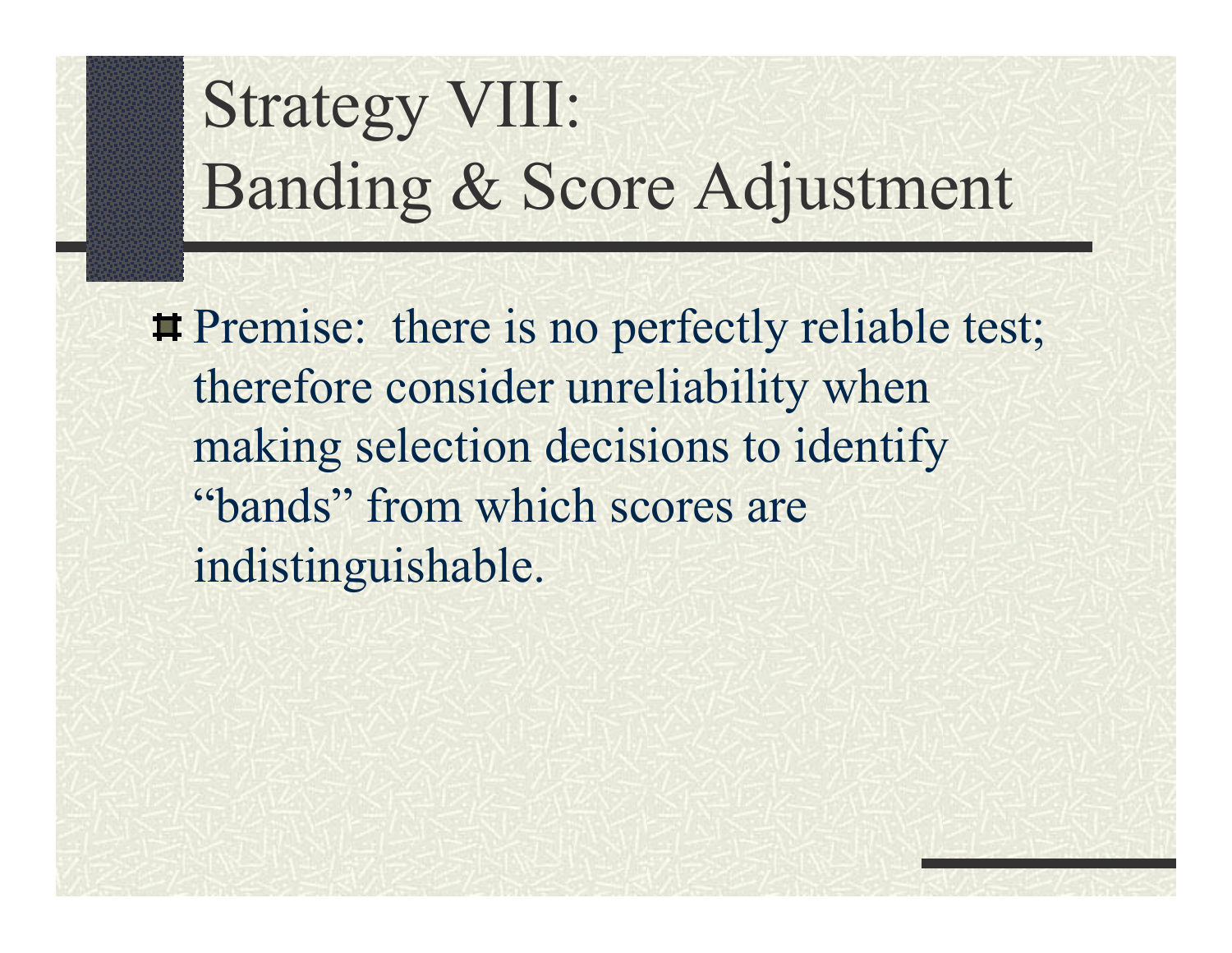## Strategy VIII: Banding & Score Adjustment

 $\sharp$  What can we influence? ■ width of band **Permies Form Preferral within band** size of confidence interval **reliability of test** ■ multiple tests-how do you estimate?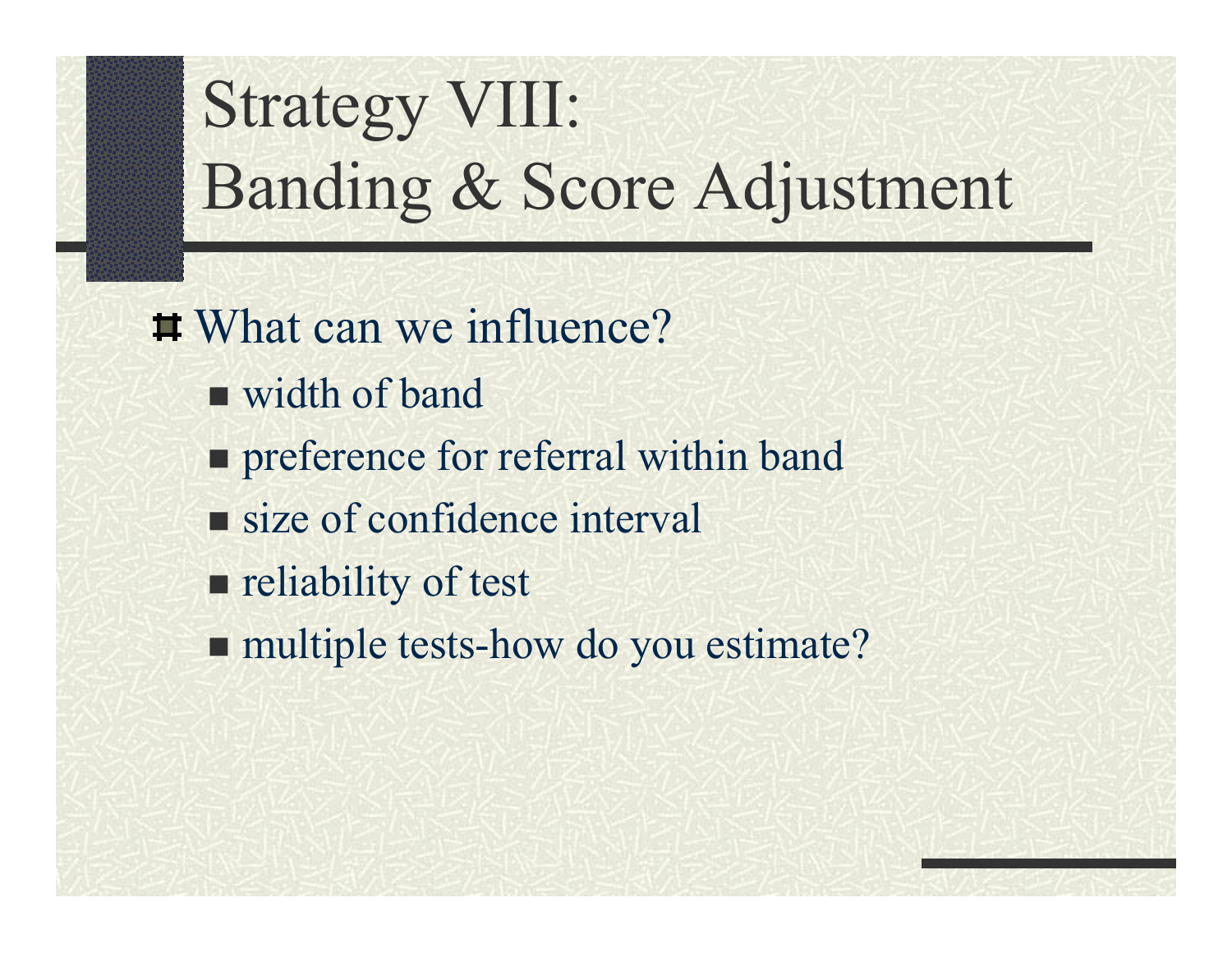## Strategy VIII: Banding & Score Adjustment

#### $\textbf{\textcolor{red}{\textbf{H}}}$  Implications

- selection ratio and referral choice are most important features of selection process
- **Dut applicant pool characteristics are key!** 
	- selection ratio
	- **Peroportion of minority candidates**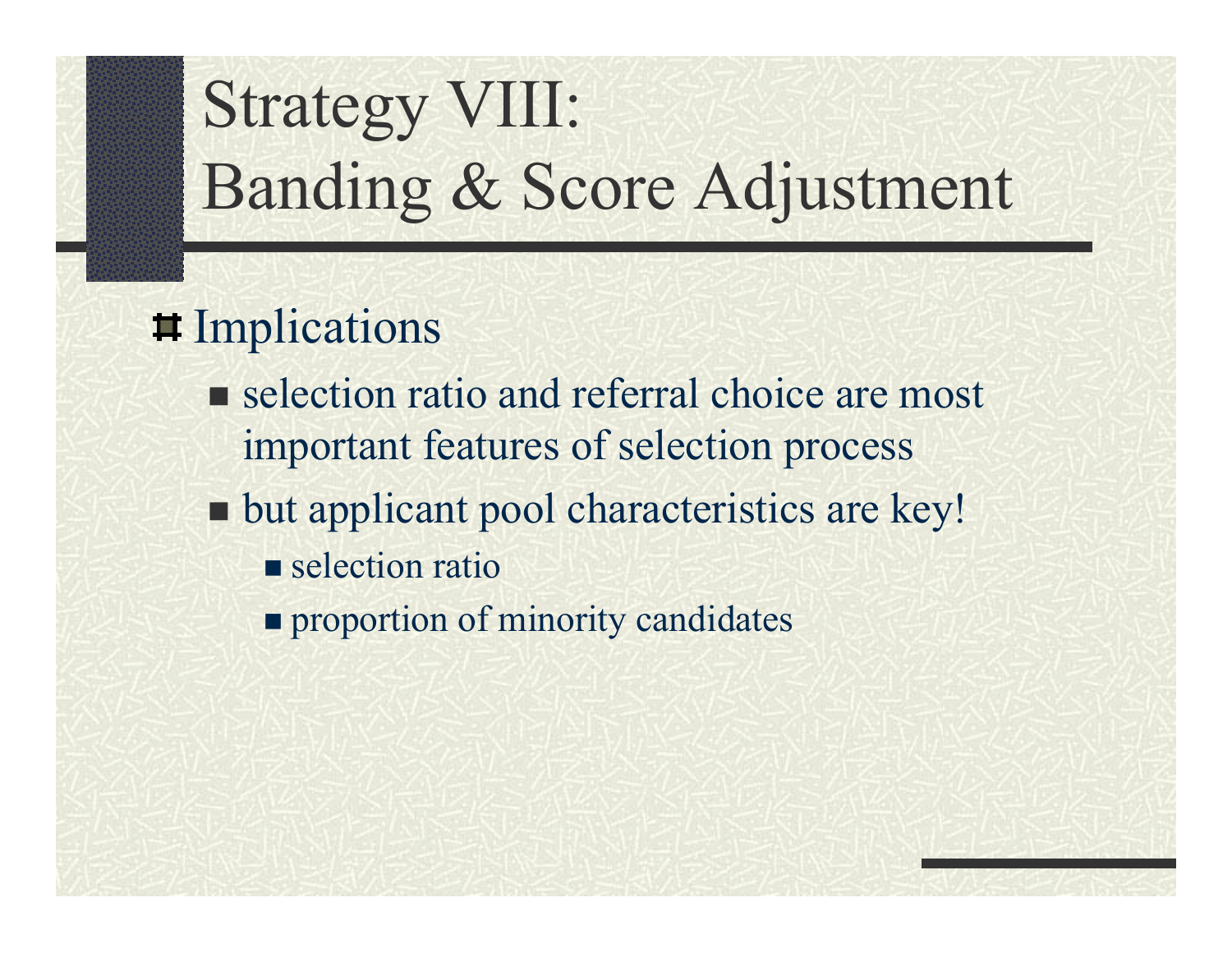### Conclusions

 $\blacktriangleright$  Assess the entire range of KSAOs, but only those required for the job

- $\blacksquare$  Weight criteria according to their importance
- **For non-cognitive tests, change test formats** to minimize verbal or cognitive ability loadings to the extent it is appropriate
- **# Reduce the reading requirements of tests**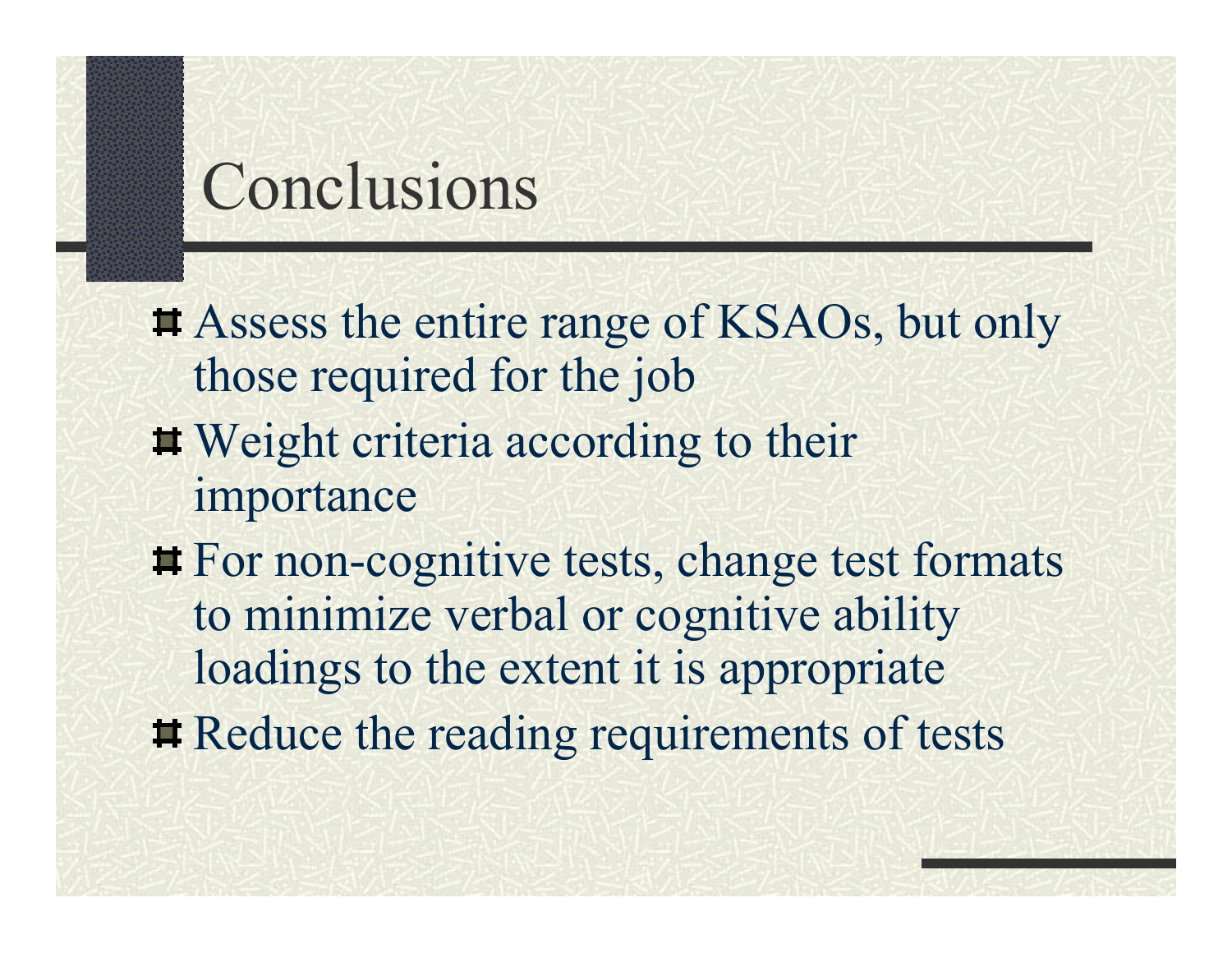### Conclusions

**# Use liberal time limits when possible** 

- $\bullet$  **Use face valid tests, and try to foster more** favorable perceptions
- $\bullet$  **Use test orientation programs when** possible
- **Target minorities in the high range of** ability
- **# USE MULTIPLE STRATEGIES!!!**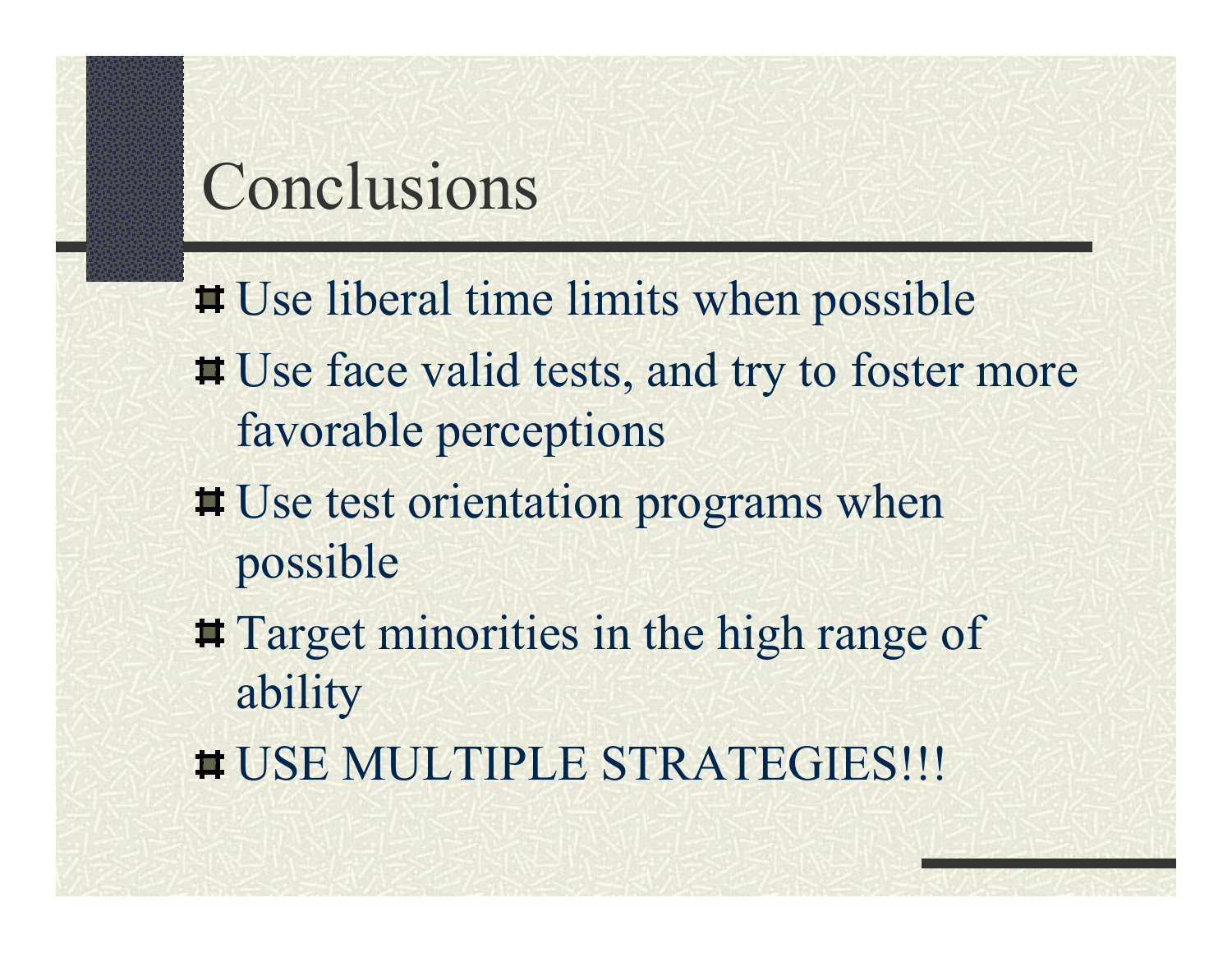### Conclusions

**Example 12** Recognize that adverse impact is caused by multiple factors. If overall tests of cognitive ability tests are used, it will be nearly impossible to eliminate adverse impact - but it can be meaningfully reduced. The key is to understand what is causing it in a particular instance, and adopt those strategies most relevant for the particular situation.